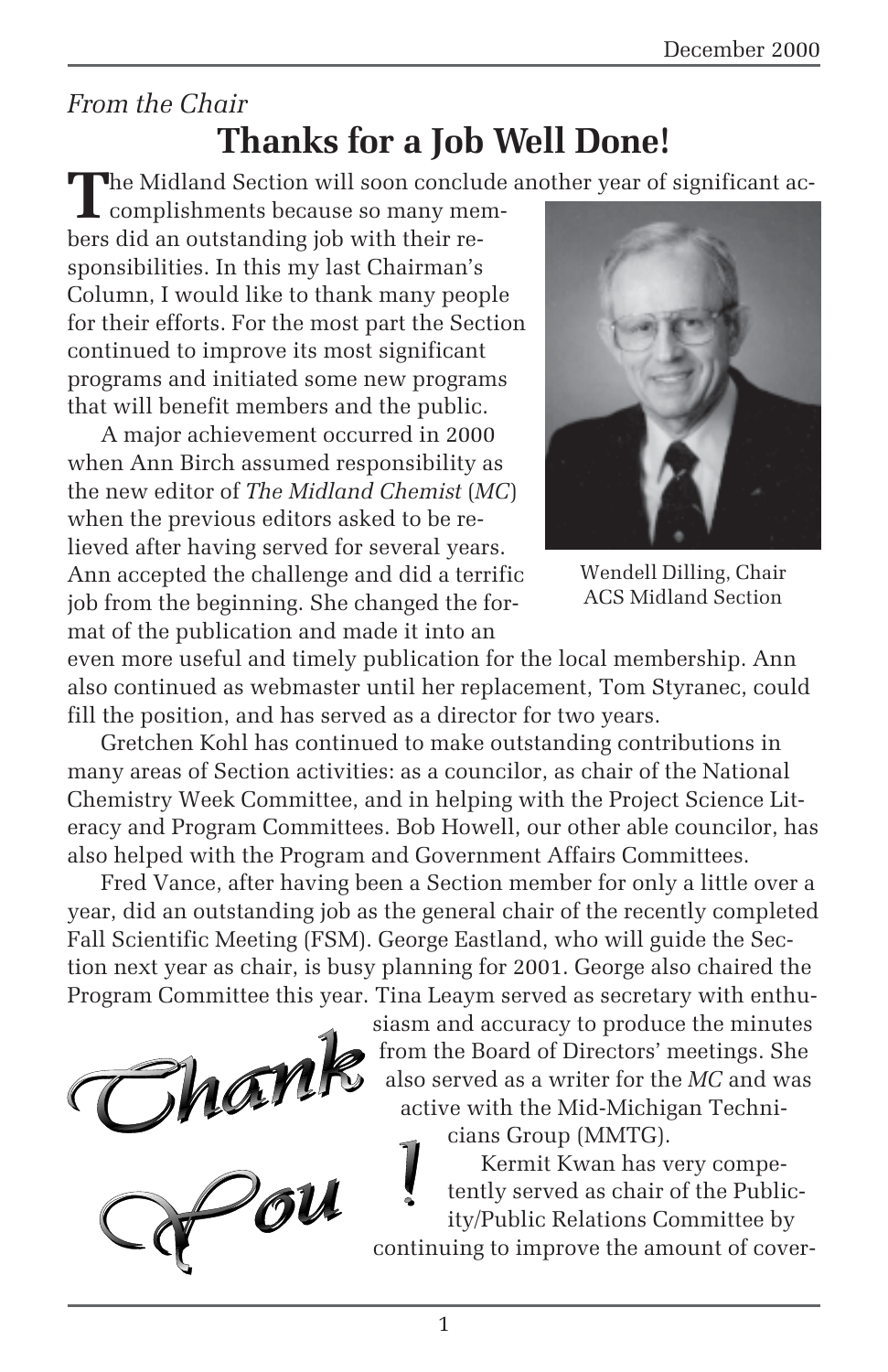age the Section receives in the local press and elsewhere. Deb Bergstrom has been a valuable asset giving advice as past-chair and guiding the future of the Section as chair of the Long Range Planning Committee. Phil Squattrito as chair of the Awards Committee continued to make sure the Section recognized deserving area scientists, teachers, and students. He also served as a director.

Steve Keinath has done a superb job again as chair of the Nominations and Elections Committee by developing efficient procedures for carrying out these responsibilities. Peter Qian did a great job again keeping the Section's finances straight as treasurer. Dave Stickles continued to serve the Section as chair of Sci-Fest. He also was a director and helped with the Midland County Fair booth and MMTG events.

Chitra Subramaniam has significantly aided the publicity effort as a committee member, especially for the FSM, and has written for the *MC*. Sarah Snow chaired the Careers and Professional Relations Committee and, along with committee member Don Miller, continued to provide a valuable service to Section members.

Pat and Pete Dreyfuss designed several interesting and outstanding activities as a result of their responsibilities with the Kids and Chemistry Committee. They were both honored at the recent FSM with ACS Service Awards for many years of service to the Midland Section in a variety of capacities. John Blizzard has continued his several years' service as chair of the Project Science Literacy Committee, one of most highly visible and successful outreach activities of the Midland Section. Marv Tegen was also a major player in this committee's work and, in addition, took on the job of chair of the Science Promotions Committee when its activities expanded.

Connie Murphy continued as chair of the Membership Growth and Retention Committee, was a director, and has been a major force for many years in MMTG. Lin Dorman undertook a new assignment this year, that of chair of the new Minority Affairs Committee, and has worked dili-



- **Competitive Analysis**
- **Unknown Identification**
- **Additive Analysis**
- **Taste & Odor Analysis**
- **Color Body Identification**

Contact: Andrew Wood • 517-832-5555 ext 563 E-mail: wood@impactanalytical.com www.impactanalytical.com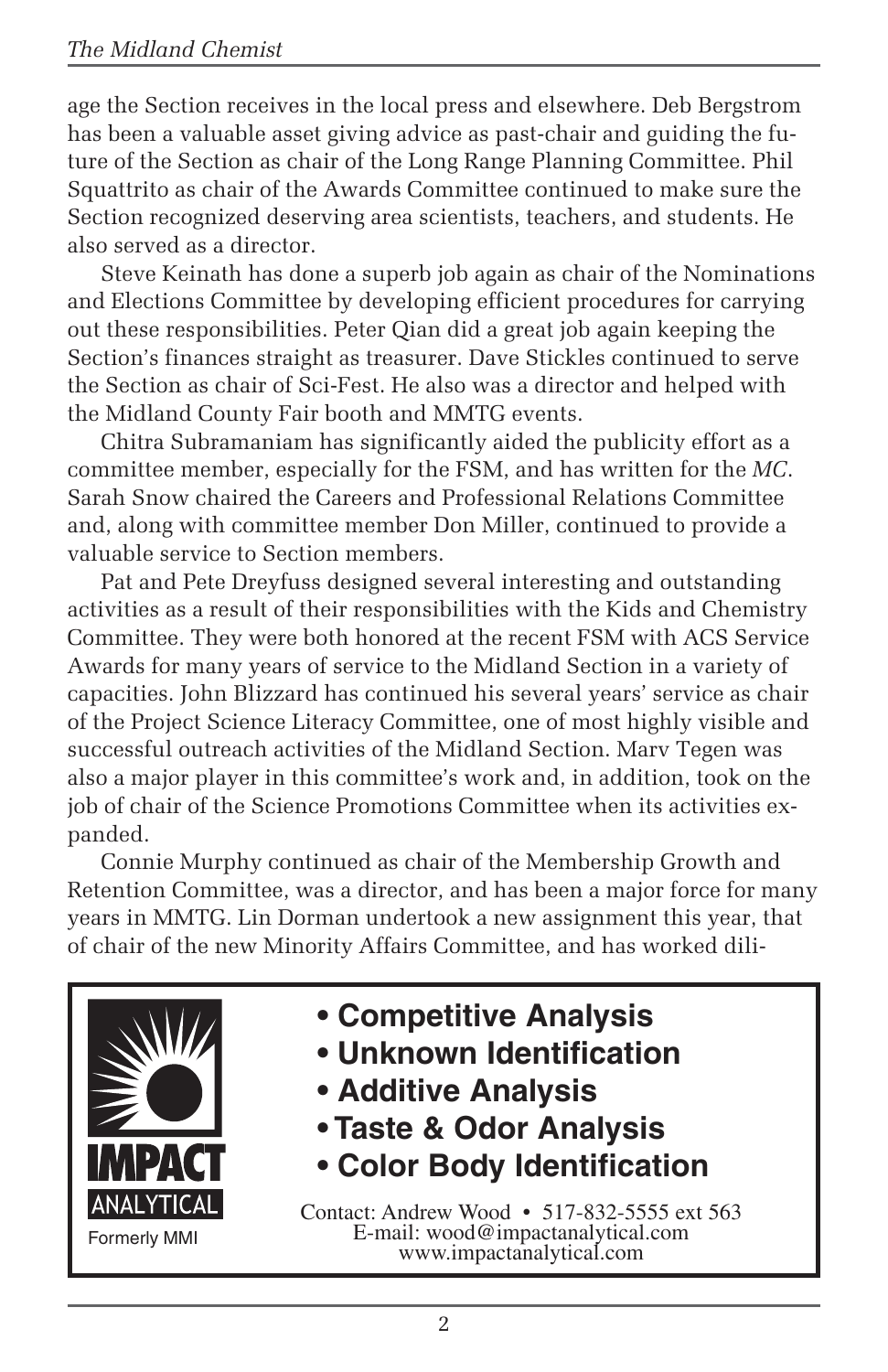gently to bring minority groups in the Section area into our outreach programs. Lin also chaired the *ad hoc* committee to investigate the possibility of a Midland Section Award for Service in the Public Interest of Science.

Two of our outreach programs are very strong because of the dedicated leaders we have in these areas: Margaret Hill as chair of the Project SEED Committee and Ed Benson as chair of the National Chemistry Olympiad Committee. Janet Smith has enthusiastically led MMTG this year and has been a major force in some of the activities in which MMTG has a major role, such as the Midland County Fair activities and Sci-Fest. Likewise Brian Murdoch has contributed significantly as chair of the activities at the Midland County Fair.

Other members who have helped the Section in significant ways this year include Jack Arrington, John Oleson, Walt Rupprecht, Eldon Graham, Joan Sabourin, Art Smith, Steve Snow, and Mike Owen. One always runs the risk of omitting someone when compiling a list such as this. Certainly other members have also served. Most of their names were listed in the April 2000 issue of the *MC*, pages 9–11. Hopefully I have not omitted anyone who should have been included in this list. Again, thanks to everyone who contributed to the achievements of the Midland Section during this successful year.

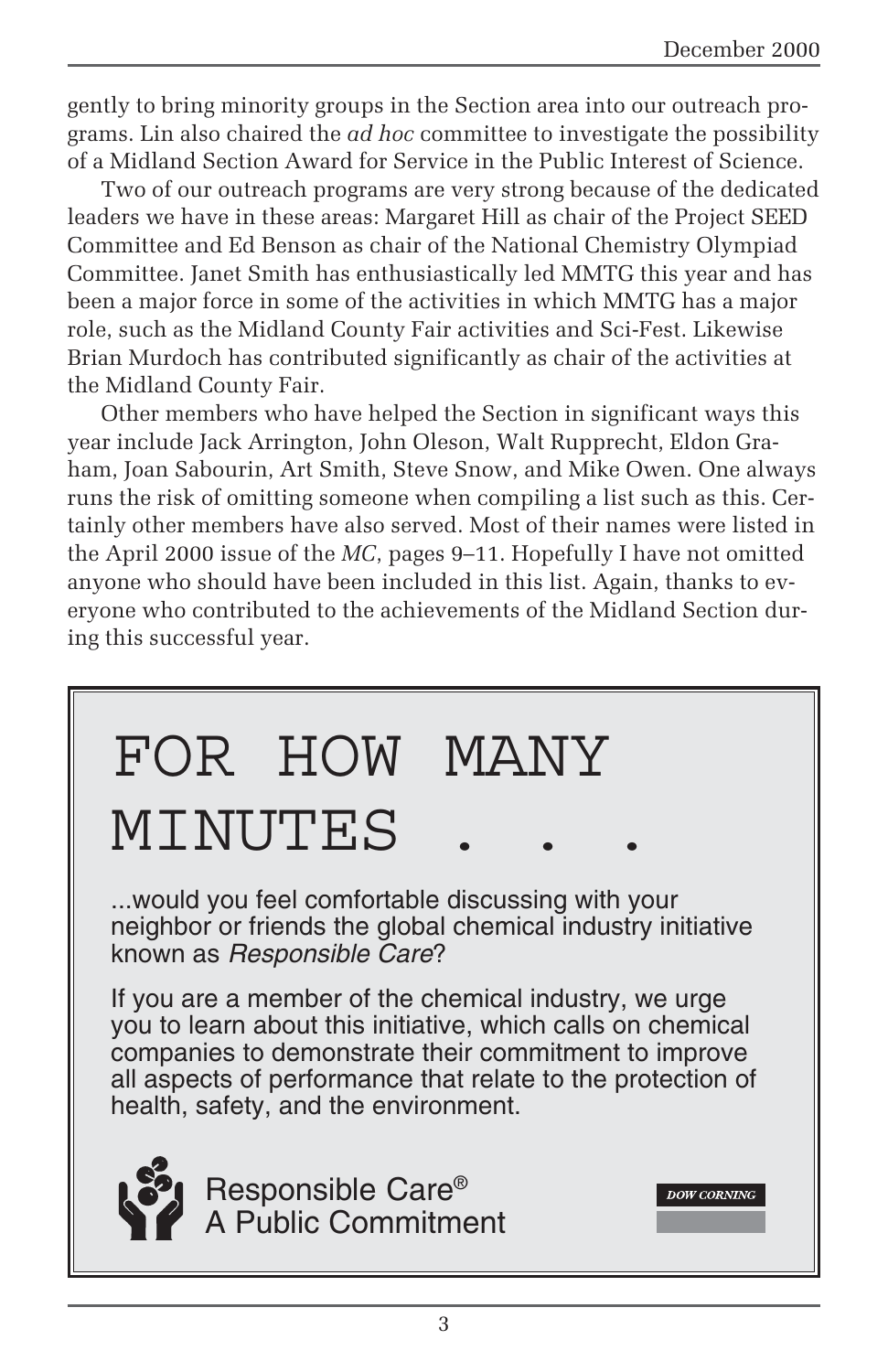## **Fall Scientific Meeting Looks toward 'Changing Times'**

The 56<sup>th</sup> Fall Scientific Meeting (FSM)<br>took place on October 28 at the Dow Employee Development Center (EDC) in Midland. The theme for the event was "Changing Times," highlighting the revolutionary period in history in which we live and emphasizing how we must adapt what we do as scientists and ACS members to accommodate the technological, profession, social, and educational changes.

The keynote address, given by ACS President-Elect Attila Pavlath, focused on how the ACS should adapt its practices to suit the needs of its members, from the student thinking of a career in science to the most established and distinguished researchers. One of Dr. Pavlath's suggestions was that our education system needs to be revamped to include continuing education, so that companies could benefit from having a workforce at the forefront of scientific innovation without resorting to a cyclical hiring scheme in which experience is traded for fresh education. He argued that employees would benefit from increased long-term job security, and that our academic institutions would benefit from not only the increased industrial involvement, but also from the ability to conduct larger volumes of research without producing more graduates than the market could bear. Ultimately, he stated, the benefit would reach firsttime students since the demand in the marketplace would recover from the oversupply of students now entering the workforce.

*By Fred Vance*



*Fred Vance chaired this year's Fall Scientific Meeting. He and 14 other volunteers prepared a program that included diverse scientific topics, a panel discussion, and numerous poster sessions. Photo: R. Van Effen*



*Dr. Attila Pavlath, ACS presidentelect, was the keynote speaker at the Fall Scientific Meeting. He spoke on changes that ACS needs to make to adapt to a changing society. Photo: R. Van Effen*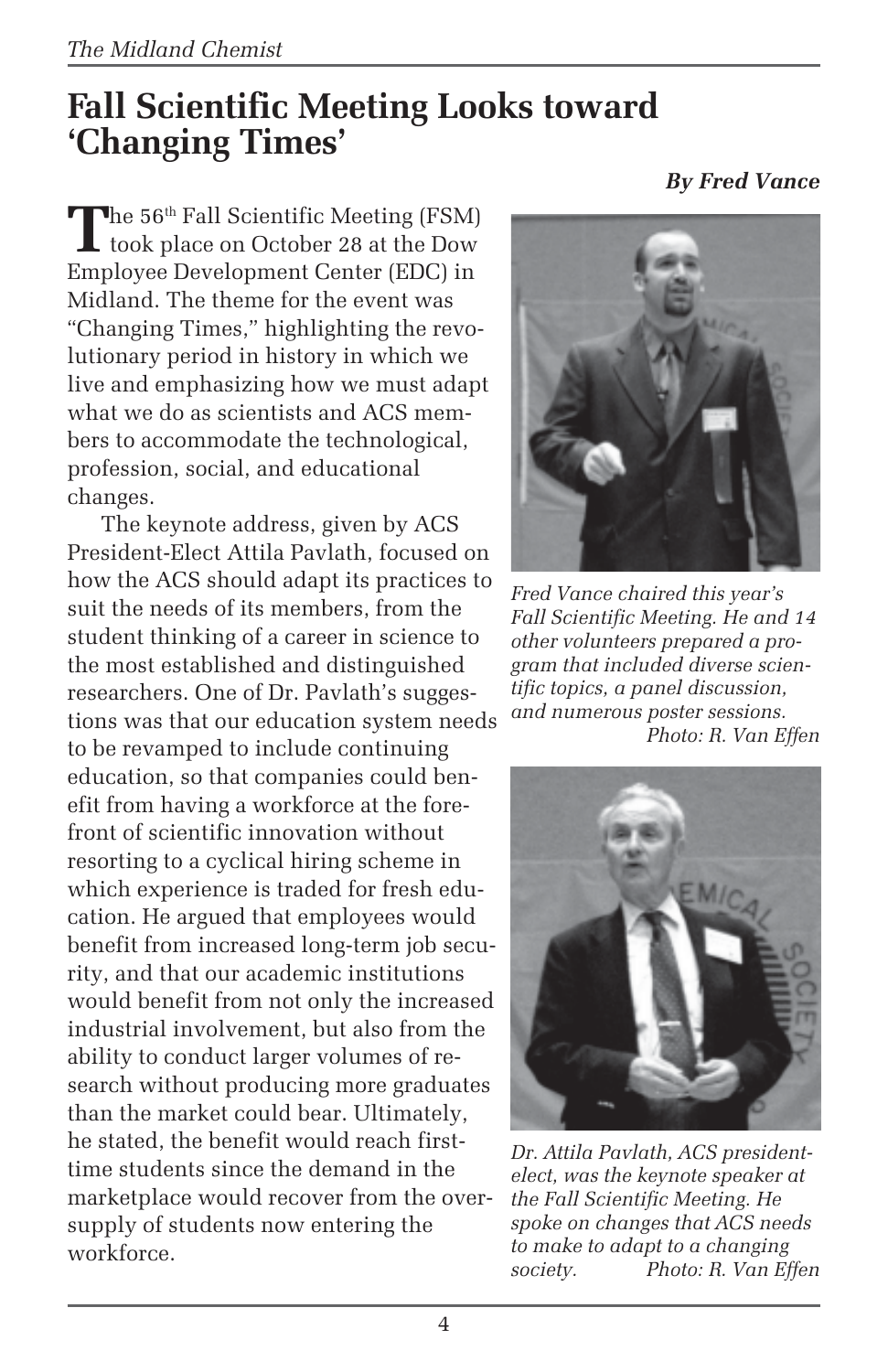A discussion panel headed by Sarah Snow of Dow Corning expanded on the theme as it tackled some of the difficult problems posed by the changing face of the chemical industry. Specifically, they focused on issues such as a more transient workforce, the increasing number of immigrants to fill U.S. technical positions, and the demands that an increasingly global economy places on American workers. The panel included representatives from The Dow Chemical Company, Kelly Scientific Resources, and Central Michigan University, as well as Dr. Pavlath.



*The panel discussion focused on the changes being seen in employment in the chemical industry. Photo: R. Van Effen*



*Poster sessions, many presented by college students, drew a constant stream of visitors. Photo: R. Van Effen*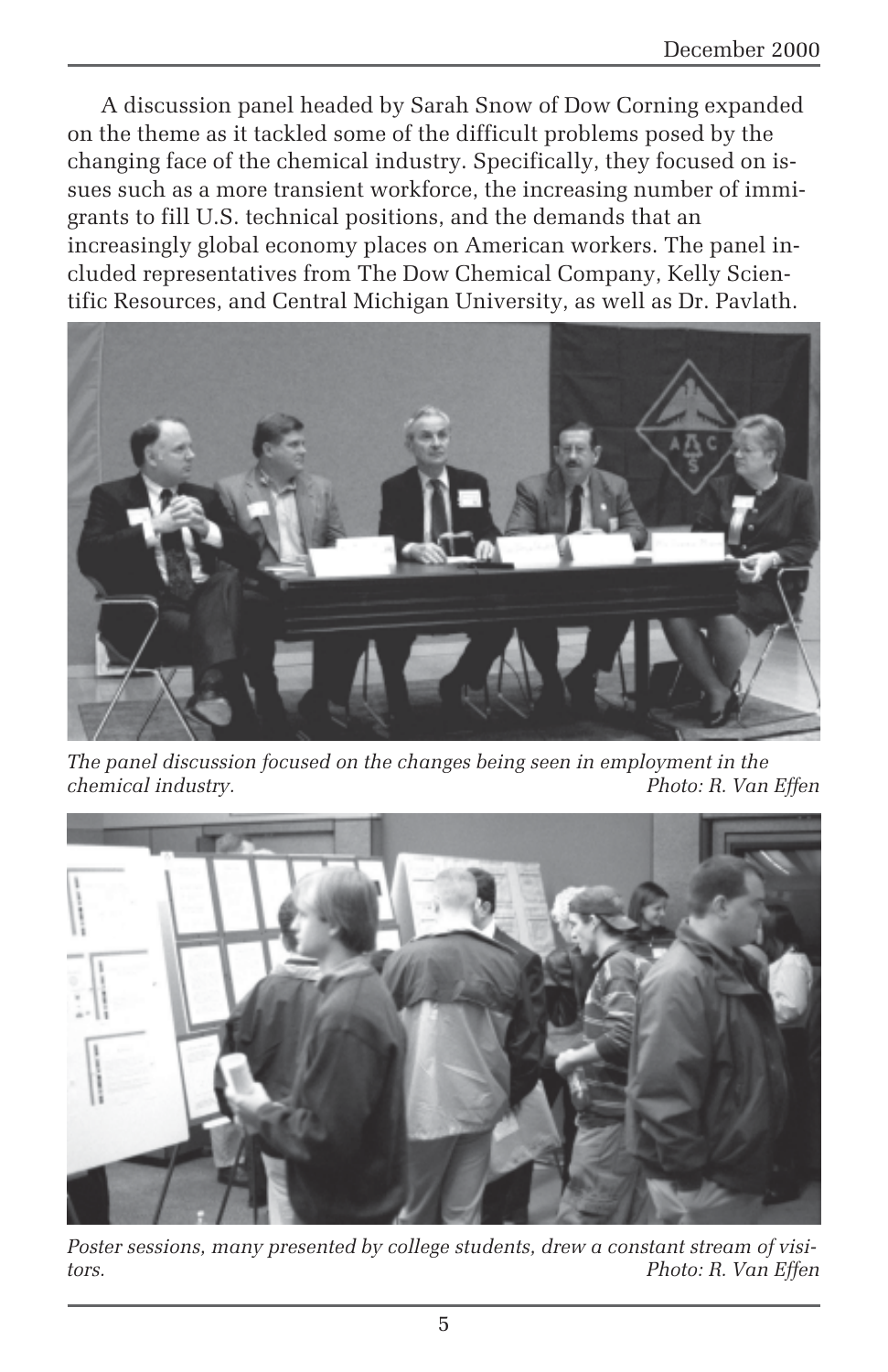The meeting had an excellent array of technical presentations as well. Fifteen people presented oral presentations in symposia on *Careers in Chemical Technology*, *Chemical Education*, *Thermophysical Properties of Elastomers*, and *Biochemistry: Applications to Medical Science*. The technical program was completed with 31 poster presentations from both industrial and academic contributors, displayed both during lunch and at the end of the meeting. Particularly exciting were the large number of student presentations and the large numbers of interested viewers throughout the day.

One highlight of the 56<sup>th</sup> FSM was the spectacular facility in which it was held. Rick Gross, vice-president of Research and Development at Dow Chemical, donated the use of the facility for the ACS gathering. The site features well-appointed and spacious rooms, state of the art presentation equipment, and a professional environment. A full staff at the EDC kept everything running smoothly, from the preplanning stages right up to handling logistical, A/V, and housekeeping issues on the day of the event. Catering was provided by the Sodexho Marriott group, who used their on-site facilities to provide a continental breakfast, light lunch, and beverage service throughout the day.

As the largest annual gathering of our members, the FSM was host to 164 people, about half of whom were ACS members. There were attendees present from several companies including Dow Chemical, Dow Corning, MMI, and Kelly Scientific. Academic institutions accounted for fully half of the attendees, coming from locations near and far including Delta College, Saginaw Valley State University, Central Michigan University,



*The facilities offered a professional, yet relaxed setting. Photo: R. Van Effen*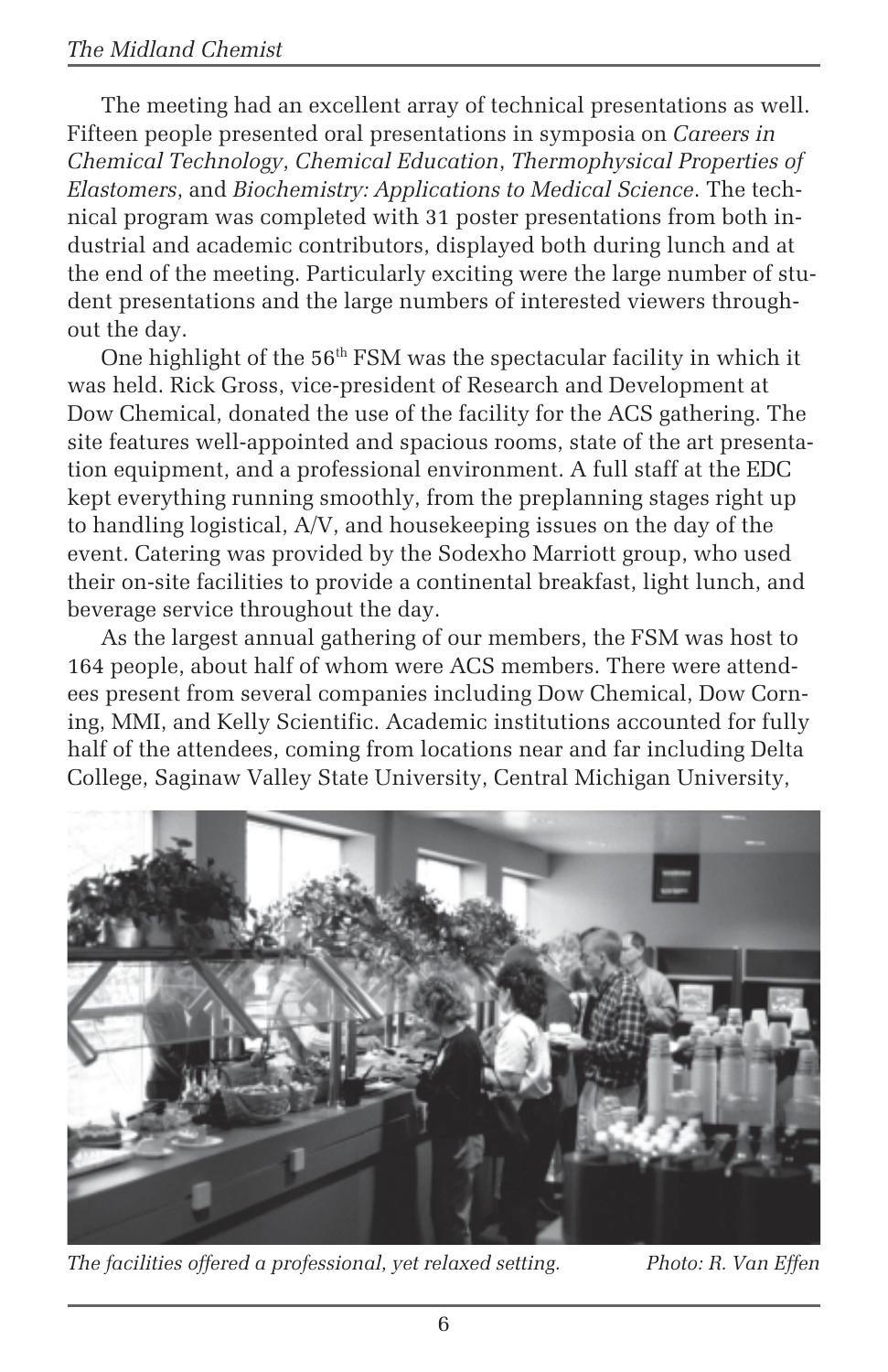Kettering University, Ferris State University, Eastern Michigan University, and the University of Michigan.

The 56th FSM provided a forum for the exchange of ideas—technical, social, educational, provocative, and most of all, enjoyable. It fulfilled a primary obligation of the ACS to its members in providing an opportunity for students, teachers, researchers, consultants, technicians, and managers to come together and communicate on common ground. Many thanks are due to the organizing committee and the contributors who helped to make the meeting a success. I encourage everyone to participate next year in this exciting and informative annual event.

#### **Volunteers**

Dean Millar Laura Vosejpka Gary Ronk Connie Murphy Udo Pernisz Elizabeth Butch Dave Karpovich

Andrew Wood Lee Hoffman Chitra Subramaniam Jim Malek Don Miller Sarah Snow Pete Dreyfuss

### **Attention K-12 Educators! Travel Assistance Available**

#### *By Marvin Tegen*

Would you like to tell others about success that you have had teach-<br>ing science? Starting in January 2001, the Midland Section of the American Chemical Society will have money available to help defray some travel costs for educators attending national or regional meetings of an education-related professional group. Travel grants of up to \$250 will be available to K-12 educators presenting either posters or papers of their work at such meetings or conferences.

The grants are available to any educator who lives or works within the borders of the Midland Section (Bay, Midland, Saginaw, Gratiot, and Isabella counties), or a county adjoining the Section. Grants are available to any educator, whether you teach in public, private, parochial, or home schools. If you have a good experience that you would like to share with others, we would like to help you. Full details, requirements, and information on applying for the grants will be available on the Midland Section web site (http://membership.acs.org/m/midl) by January.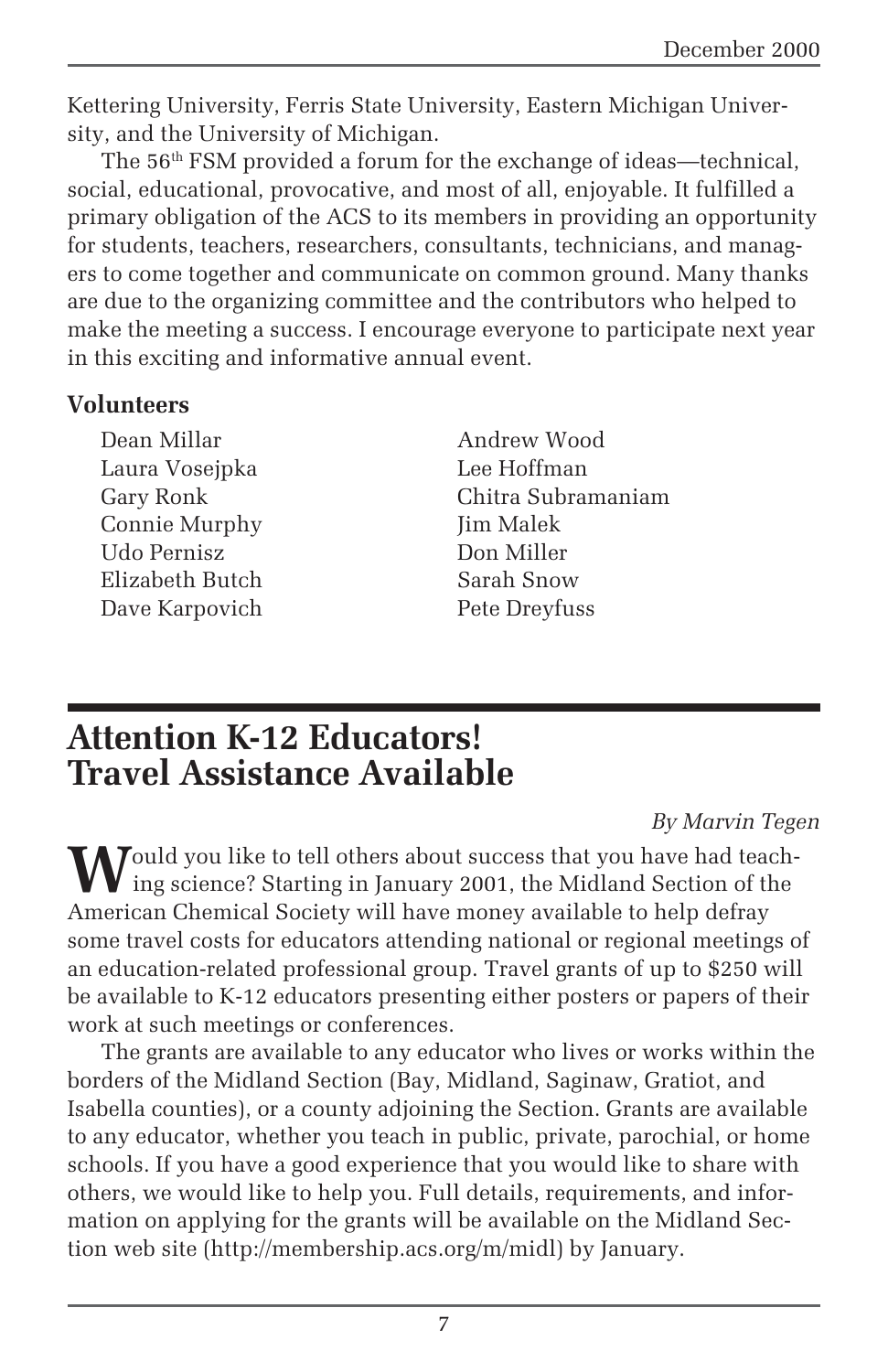# **Midland Section Highlights 50-Year Members**

#### *By Chitra Subramaniam*

*Editor's note: Throughout this year we have described the careers of scientists who have been members of ACS for 50 years. Although we have not been able to reach all year 2000 50-year members, this series of articles showcases the accomplishments of long-time Midland Section members.*

Robert. A. Delap received a bachelor's de-<br>gree in chemistry and math from Augustana College, Sioux Falls, South Dakota, in 1948. He took a 3-year break from his college career to serve with the United States Army combat engineers in World War II, and traveled to England, France, Germany, and the Philippines during this service. Then, he joined The Dow Chemical Company, where he was employed for 33 years until his retirement in 1982. He spent his initial years at Dow working with the Cellulose Department on product development for ethylcellulose and methylcellulose polymers, and later develop-

ing analytical tests for the styrene polymer family. Bob is currently retired and lives with his wife in Midland, where they have lived for 51 years. In his retired life, he enjoys activities at the Midland Community Center, traveling, bowling, golf, and helping the elderly with voluntary tax consulting. In the last 3 years, he has also been heavily involved in tracing his genealogy with considerable success, having found ancestors dating back to 1750 in Massachusetts.

Henry. J. Dishburger received a bachelor's degree in chemistry and mathematics from the Stephen F. Austin State University in Nacogdoches, Texas, in 1950, and a master's degree in biochemistry from Oklahoma State University at Stillwater, Oklahoma, in 1952. He started his professional career with the Hanford Atomic Products Operation of the General Electric Company in Richland, Washington, in 1952. He then joined Organic Process Research, Texas Division of The Dow Chemical Company in 1956, and moved to the Agricultural Products Division in Texas in



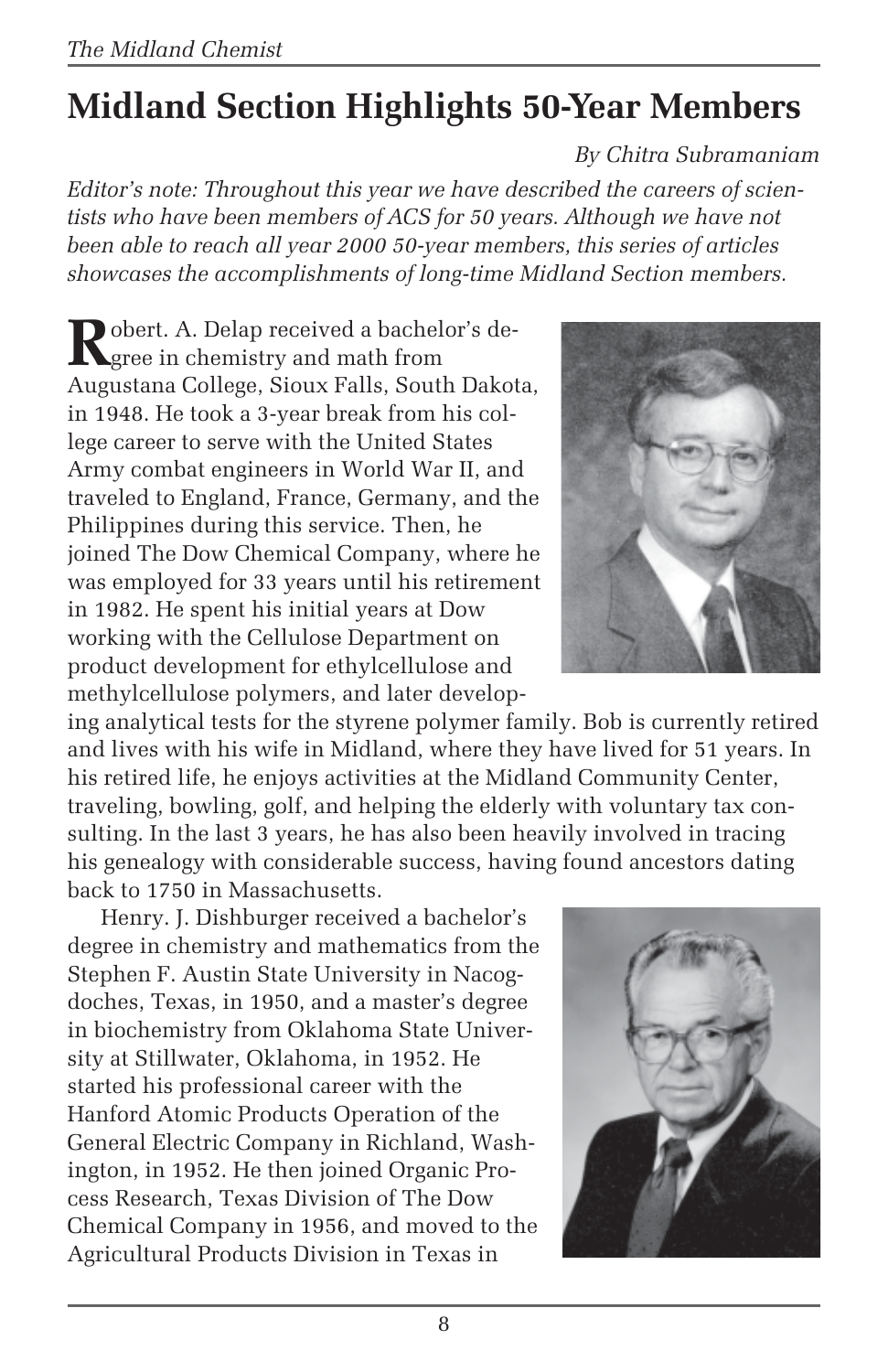1965. Henry moved to Midland in 1970 and worked with the Agricultural Products Division at The Dow Chemical Company, Midland, for 20 years until he retired in 1990, as a senior research manager. He consulted for some time after his retirement. He spends most of his time now volunteering for different organizations, church work, golf, reading, and gardening. He currently lives in Midland with his wife, E. Merle Dishburger.

Wallace U. Seiler attended Evansville College, Indiana, from 1932 to 1934, received a bachelor's degree in chemical engineering from Purdue University in 1937, and did postgraduate work at the University of Michigan at Ann Arbor from1945 to 1946. During World War II, he was employed in Ann Arbor at the University of Michigan with Prof. Badger, working on military projects. He was employed with The Dow Chemical Company from 1937 to 1980, and held various positions including Technical Service Engineer, Manager–Solvents Field Service, and Contract Research and Development Specialist. He is



currently retired and lives in Midland with his wife Charlotte. The Seilers own a cottage in northern Michigan and enjoy traveling.

Howard. L. Garrett received a bachelor's degree in chemistry (1950) and a master's degree in botany (1957), both from the University of Michigan. He had a long and successful career of 38 years with The Dow

Chemical Company. Three of those years were spent at the Rocky Flats plant near Boulder, Colorado, and the remainder with the Analytical Lab in Midland. From 1958 until his retirement in 1986, he worked as a microscopist using both light and electron microscopes. In his retirement, Mr. Garrett has done some consulting, but spends a significant amount of time producing photomicrographs of crystalline compounds as an art form. He has participated in art fairs for the past 10 years, and now plans to market the art via the Internet. He has also served on the City of Midland Beautification Advisory Committee for 12 years. In addi-



tion to photography, his interests include gardening, traveling, and natural history. His love for national parks has taken him to all but one of the 55 United States national parks. He has also traveled to all the conti-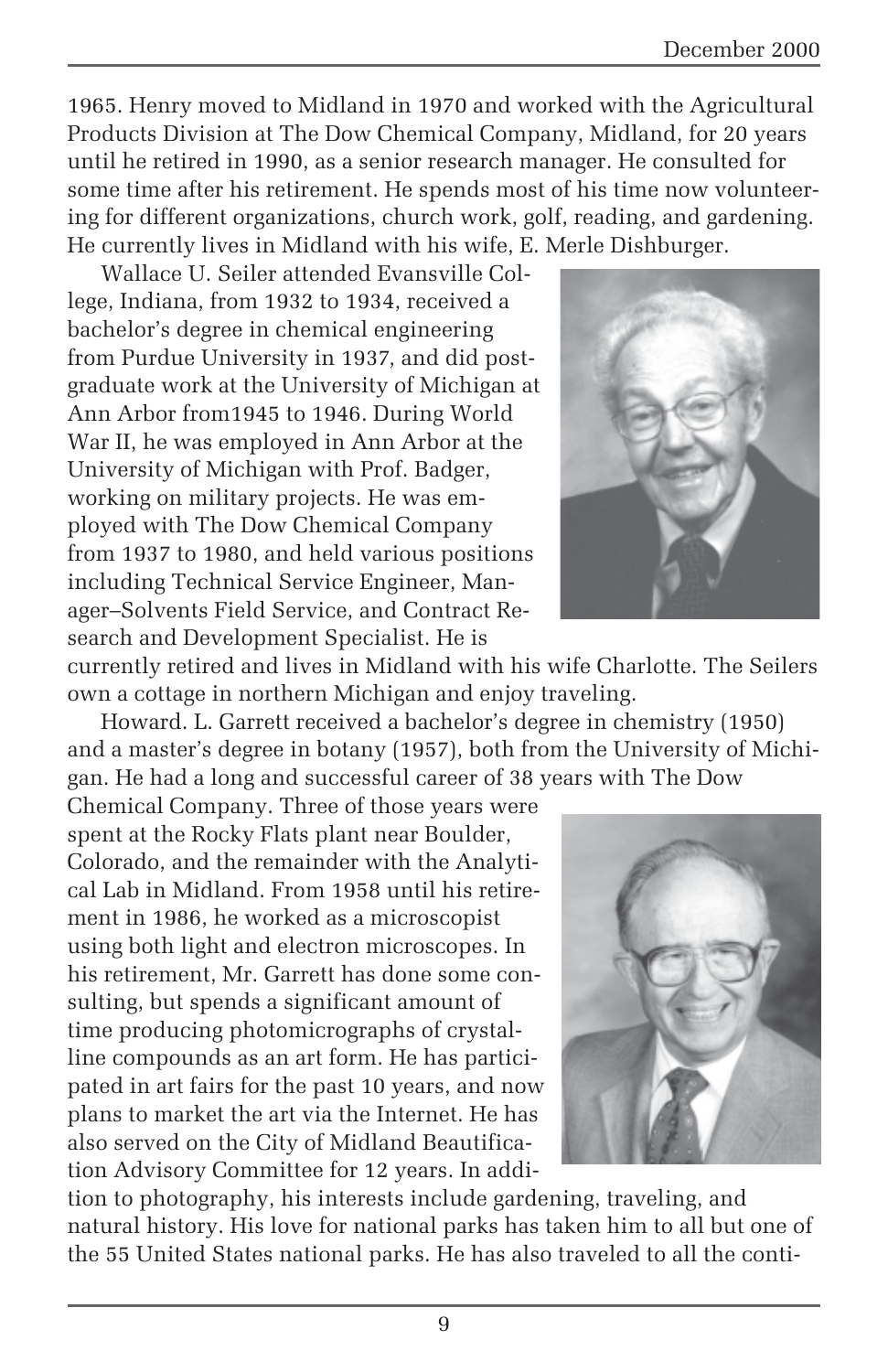#### *The Midland Chemist*

nents except Antarctica and hopes to go there in the not-too-distant future. He is currently retired and lives in Midland with his wife Kathy.

Owen Stafford received a bachelor's degree in chemistry from Fresno State University, California, in 1950, and a master's degree in chemistry from Stanford University, California, in 1951. During World War II, he served as a navigator with the United States Air Force. He started his professional career with the Polymer Research Division of The Dow Chemical Company in 1951. He was primarily in-



volved with the Saran Polymerization Lab. He was employed at Dow for the next 34 years, until his retirement in 1985. Mr. Stafford currently lives in Midland with his wife. In retirement, he enjoys playing golf and tennis.

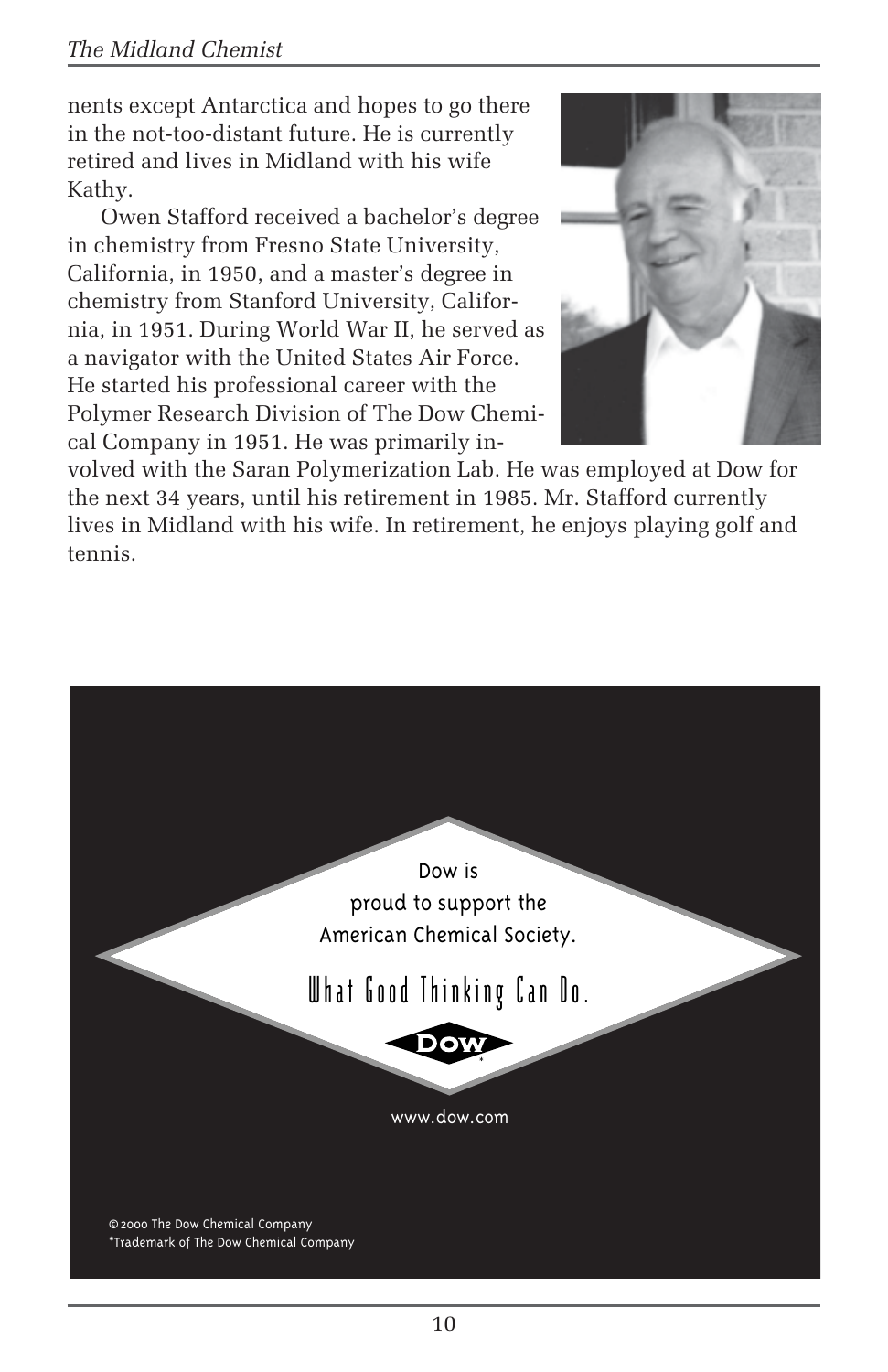## **Midland Section Presents Fall Awards**

*By Phil Squattrito*

The Midland Section presented I three awards for outstanding performance at the  $56<sup>th</sup>$  Fall Scientific Meeting on October 28 at The Dow Chemical Company Employee Development Center in Midland. The award for Outstanding Achievement and Promotion of the Chemical Sciences went to Dr. Steven J. Martin of The Dow Chemical Company. Steve holds a B.S. degree in biochemistry from Michigan State University and a Ph.D. in analytical chemistry from the University of Illinois. A member of the scientific staff at Dow since 1977, Steve rose through the scientist ranks in the Analytical Laboratory and in 1996 was named senior scientist in the Advanced Materials group of New Businesses R&D. He is also currently a research fellow, one of only six company-wide at Dow. He is the author of more than 80 internal



*Steve Martin, recipient of the 2000 Midland Section award for Outstanding Achievement and Promotion of the Chemical Sciences, is a senior scientist and research fellow at The Dow Chemical Company. Photo: R. Van Effen*

reports and 30 journal articles, and holds four patents. His principal scientific accomplishments include the development of new analytical methods and instrumentation for characterization of polymer chemistry, structure, and structure-property relationships. These new methodologies have been applied to polyvinylidene chloride stability, polymerization of benzocyclobutene, styrene-divinylbenzene copolymers, and polybenzoxazole (PBO). Steve led the scientific effort on PBO, both polymer and fiber. He characterized the polymerization mechanism and kinetics, leading to a commercially viable process. He also characterized the fiber photooxidation mechanism and developed several stability enhancement schemes.

The award for Outstanding Service to the Midland Section was presented to Drs. Peter and Patricia Dreyfuss, both retired from Michigan Molecular Institute. The early part of their careers was spent in Akron, Ohio, where they were both active in the Akron Section. When they moved to Midland they continued to be active in ACS. Pete has served as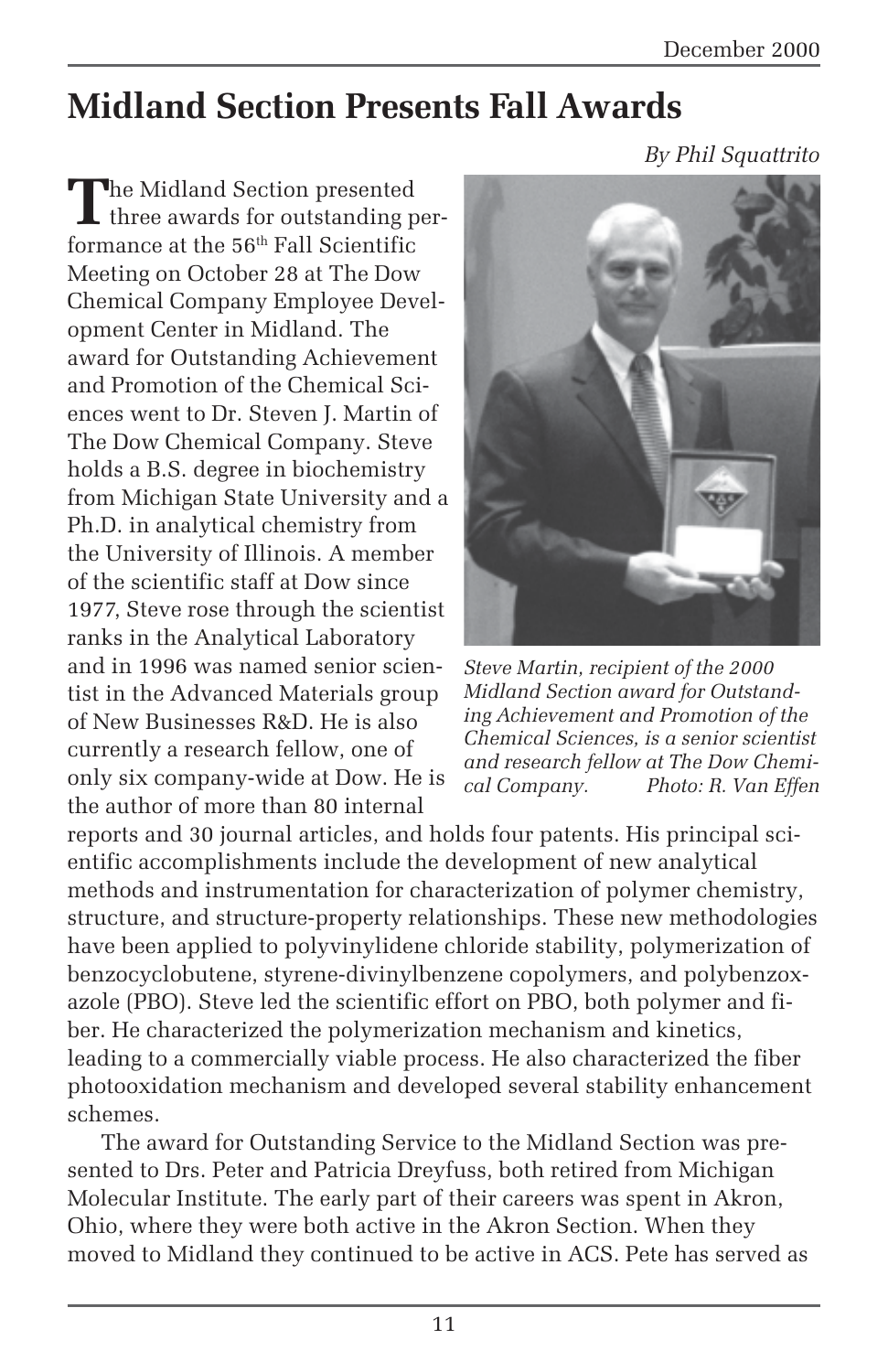#### *The Midland Chemist*

section chair, Program Committee chair, and general chair of the 1987 Fall Scientific Meeting. He has been a member of the Board of Directors for the past eight years and has served on other Fall Scientific Meeting Committees including Program, Keynote Speaker, Registration, and Exposition. He was a program co-chair and special events coordinator for the 1990 Central Regional Meeting hosted by the Midland



*Pete and Pat Dreyfuss received the 2000 award for Outstanding Service to the Midland Section. Photo: R. Van Effen*

Section. Pete is currently a member of the Board of Directors, the organizing committee for the 56<sup>th</sup> Fall Scientific Meeting, and the Kids and Chemistry Committee.

Pat was the general chair of the Central Regional Meeting in 1990 hosted by the Midland Section and served as chair of the Central Regional Steering Committee the following year. She chaired the Midland Section *ad hoc* Committee on Incorporation and has served as the Section's corporate agent for the past eight years. She served as a director for five years. In the past year, she has been the main driving force behind the Section's Kids and Chemistry program, organizing several hands-on learning experiences that have reached scores of children in the Midland area.

The award for the Outstanding



*Kurt Bell, a chemical technician at The Dow Chemical Company, received the 2000 Midland Section award for Outstanding Chemical Technician. Photo: R. Van Effen*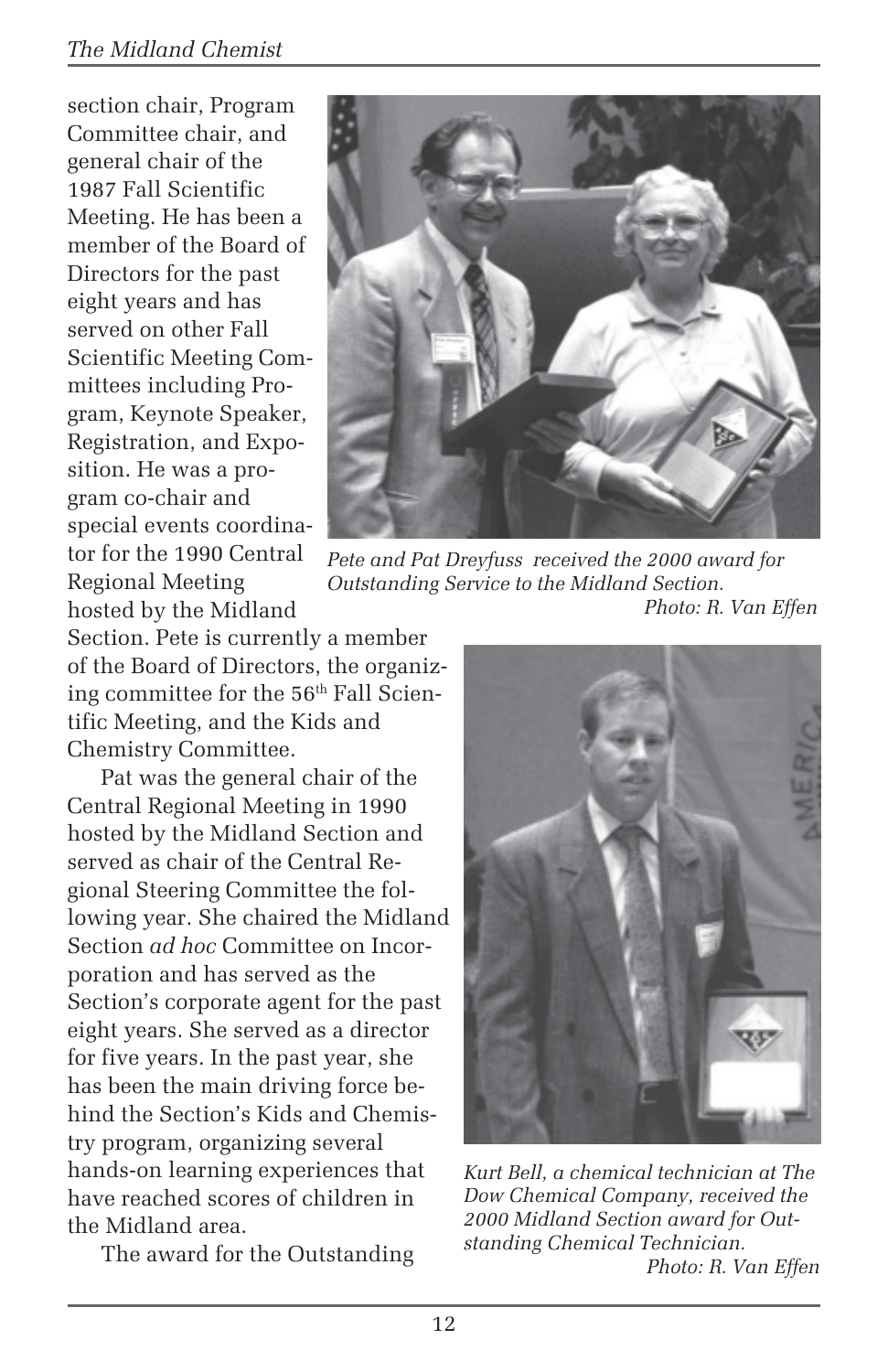Chemical Technician was given to Kurt A. Bell of The Dow Chemical Company. Kurt received his A.A.S. degree in chemical technology from Ferris State University in 1989 and joined Dow as a chemical technician that year. He worked for six years in the Materials Science and Development Lab in Central R&D and for the past five years has been in the Process Development Lab in Contract Manufacturing Services. His area of specialization is calorimetry, coupled with FT-IR and GC-MS. Kurt also has expertise in a wide range of instrumentation. His experience is such that he serves as a mentor to new technologists in CMS. His supervisors speak extremely highly of his technical abilities and performance on a variety of projects. Kurt also participates in recruiting and interviewing prospective chemical technicians at Lansing Community College and serves as an external advisor to the chemical technology program at LCC. He frequently hosts student groups from regional chemical technology programs and shows the students what technologists do. He has also con-

#### tinued his education through coursework at Central Michigan University. **Matching Gift Received for Outreach**

#### *By Wendell L. Dilling*

We are extremely pleased to announce that the Midland Section re-<br>cently received a matching gift of \$14,860 from the national ACS for our outreach programs National Chemistry Week, Project SEED, and National Chemistry Olympiad. This gift matched a portion of the contributions we received from The Dow Chemical Company Foundation and from Dow Corning Corporation this year for these programs. We wish to express our great appreciation to these two benefactors for their generosity to the Midland Section. We are also grateful to the national ACS Board of Directors for making this matching gift to the Midland Section possible.

This matching gift was the result of the Challenge 2000 program established by the national ACS Board of Directors in December 1994. Contributions of \$2,500 or more to eligible programs are matched by national ACS on a dollar-for-dollar basis. Eligible programs are primarily outreach programs. Previously these matching gifts applied only to contributions made directly to the national ACS, but this year the program was extended to contributions made to local sections.

The Midland Section has been the recipient of generous contributions from The Dow Chemical Company Foundation and from Dow Corning Corporation for many years. Recently these contributions have been designated mainly for our outreach programs. With the extension of Challenge 2000 matching gifts to contributions received by local sections we had the opportunity to apply for a match based on these contributions received from our two major benefactors.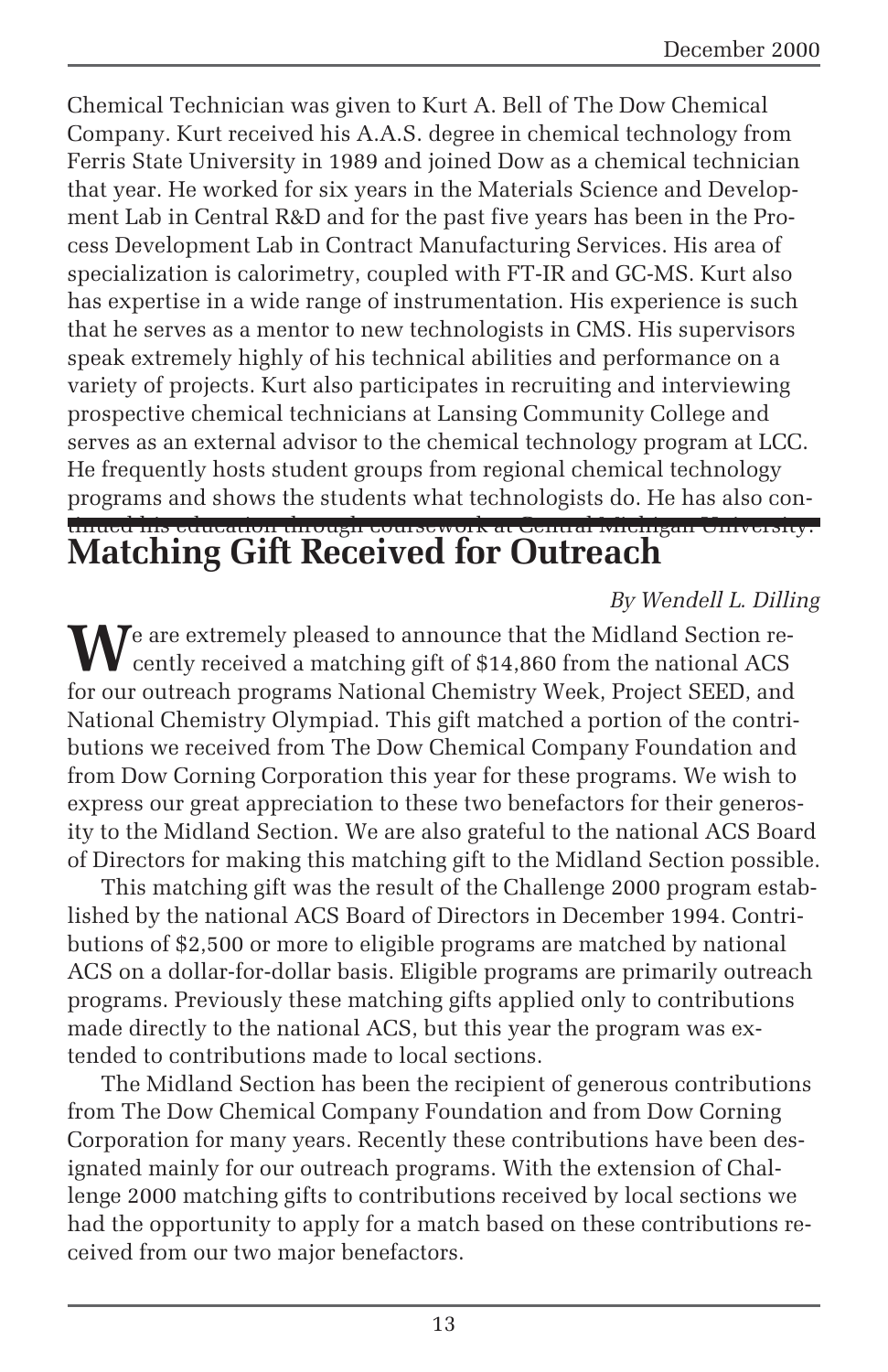# **2001 Midland Section ACS Election Results In**

*By Steve Keinath*

**T**he year 2000 Nominations & Elections Committee is pleased to an-I nounce the following Midland Section ACS officers for 2001:

| Chair-Elect                                        |              |  |
|----------------------------------------------------|--------------|--|
| Pat Cannady                                        | Dow Corning  |  |
|                                                    |              |  |
| Secretary                                          |              |  |
| Estelle Lebeau                                     | CMU          |  |
| Treasurer                                          |              |  |
|                                                    |              |  |
| Doug Beyer                                         | Dow Chemical |  |
| Chair, Nominations & Elections Committee           |              |  |
| Steven E. Keinath –                                | MMI          |  |
|                                                    |              |  |
| Alternate Councilor (2-year, vacancy fill-in term) |              |  |
| Thomas H. Lane                                     | Dow Corning  |  |
|                                                    |              |  |
| Board of Directors (3-year terms)                  |              |  |
| Debora F. Bergstrom                                | Dow Corning  |  |
| Karol Childs                                       | MCFTA / HOI  |  |
| David L. Stickles                                  | Dow Corning  |  |

The Nominations & Elections Committee would like to express its sincere *thanks* to all of the candidates who agreed to run for positions in this year's election. The commitment and enthusiasm displayed by all of the candidates led to another successful Midland Section ACS election.

The N&E Committee received 145 valid ballots. Thanks to all Midland Section ACS members who voted in this year's election.

> —Steve Keinath (Chair), Pete Dreyfuss, George Eastland, Bob Howell, Gretchen Kohl, and Art Smith Year 2000 Nominations & Elections Committee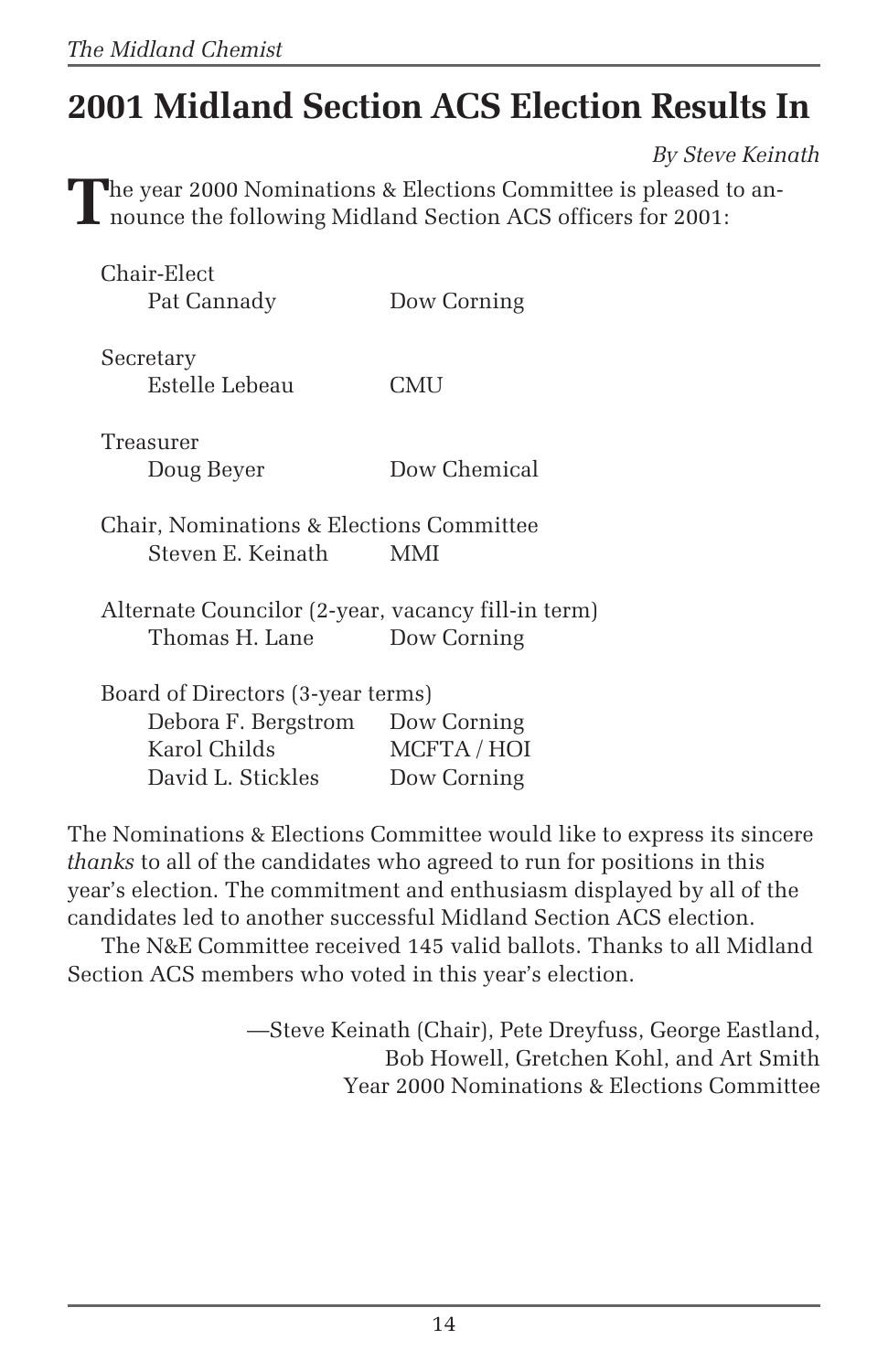## **Volunteers Needed for Section Activities**

#### *By George Eastland*

**M**ith the start of the new year not far off, the Midland Section of the ACS will again need people to help with the many committees and activities sponsored by the Section. We have a number of committees with chairs already in place. Those chairs can use additional help. Those committees and chairs are:

| • Careers and Professional Relations  Sarah Snow and Don Miller           |  |
|---------------------------------------------------------------------------|--|
|                                                                           |  |
|                                                                           |  |
|                                                                           |  |
|                                                                           |  |
|                                                                           |  |
|                                                                           |  |
|                                                                           |  |
|                                                                           |  |
| $\bullet$                                                                 |  |
| $\bullet$                                                                 |  |
|                                                                           |  |
|                                                                           |  |
|                                                                           |  |
|                                                                           |  |
|                                                                           |  |
| Committees without chairs are listed below Last year's chair is given and |  |

s without chairs are listed below. Last year's chair is given, and some may assume those duties this year, too. When I asked them to serve this next year, several gave me a definite 'maybe.'

| • Membership Growth and Retention Connie Murphy |  |
|-------------------------------------------------|--|
|                                                 |  |
|                                                 |  |

Please take a couple of minutes to scan the list and see if one of those committees might interest you. If so, contact the chair (or past chair) for more information. If you have any problems contacting anyone on the list, please feel free to contact me.

Thanks. George Eastland, SVSU 517-790-4321 gwe@svsu.edu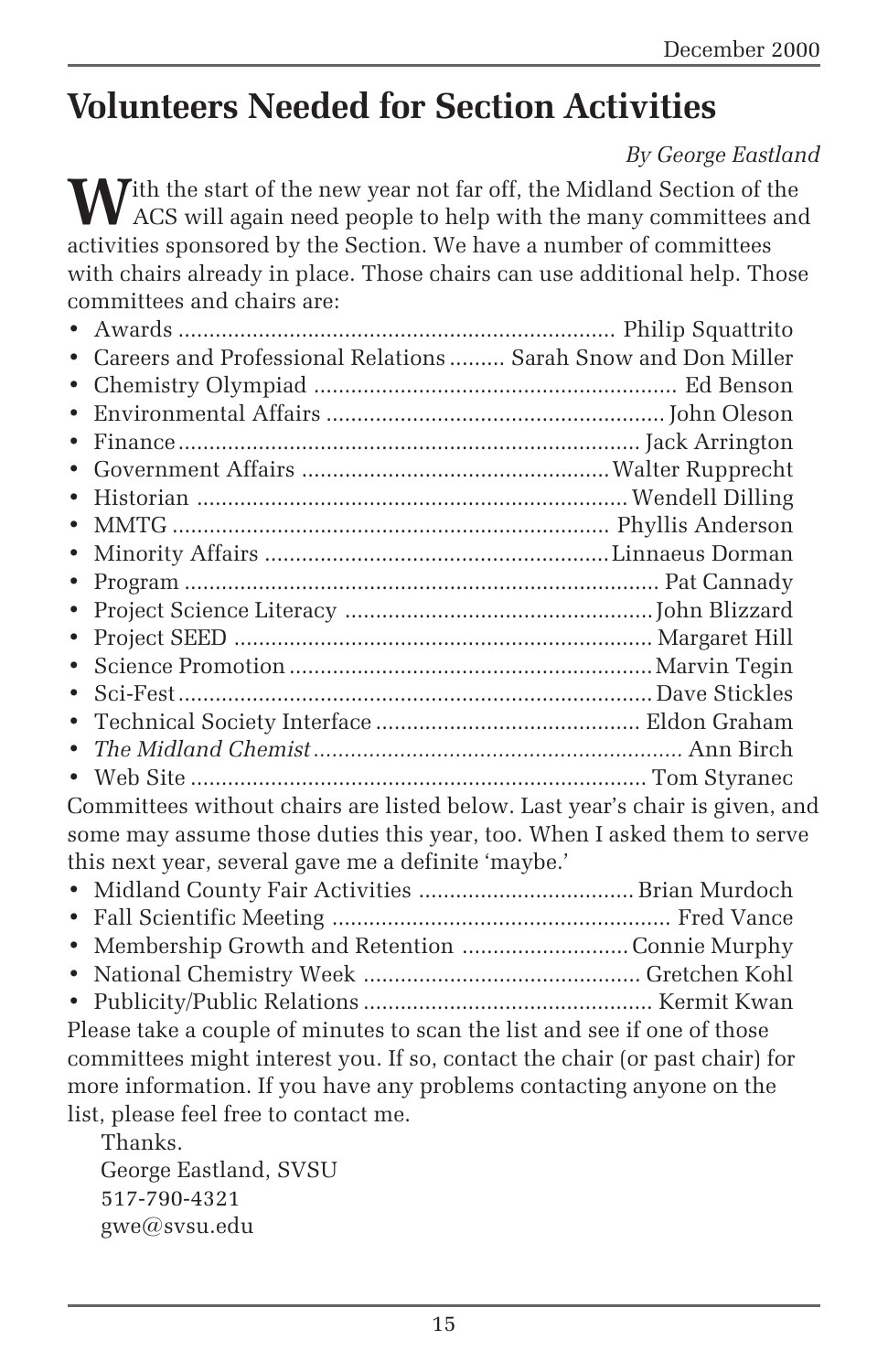## **Pathways Towards a Sustainable World Makes Progress**

#### *By John Oleson*

**A** team of local AICHE and ACS members is making progress on a<br>project called "Pathways Towards a Sustainable World" (PTSW). Locally there are two thrusts aimed at residential heating and cooling with electricity generation. The first uses gas turbines and mechanical devices. The second is looking at fuel cells.

The gas turbines would get first access to the natural gas to spin the turbine and generate electricity. The heat from the turbine would then be used to heat or cool a residence. The thought is that the turbine would only operate when the heat is needed. When air conditioning is needed the heat would power an NH $_{\textrm{\tiny{3}}}$  cycle refrigeration unit. The spinning shaft of the turbine can also be used to operate blowers or compressors.

The status of this project is that we have been having trouble finding a turbine small enough (5KW) thus have been looking at housing complexes. Recently, smaller units are available and we are looking at these. Edison in Detroit is setting up some for residential use, but they would generate electricity for the home. This is an important advance, but we were looking to take power from the grid and return the electricity we generate to the grid. In the near future the group working on this will be assembling their findings, doing efficiency improvements, assessing practicality, and communicating the results.

The status of the fuel cell option is that small fuel cells are very possible and exist because fuel cells are built up from small modules. Getting a combination that would work for a residential location does not seem to be a problem. The problem is in the technology, where the carbon in natural gas carbonizes the units. This either occurs in the reformer or hydrogen generator if the unit operates on hydrogen. If the unit is using natural gas directly, carbonization occurs in the cell. In either case this problem must be solved if the units are to be practical. The by-product heat would be used just as in the turbine system. In the case of fuel cells, information will be summarized and communicated as it is assembled.

Additional work has been progressing on "the carbon balance over the eons of time." Brainstorming and literature searches have resulted in a story worthy of being told. The small team working on this will be composing a series of articles for publishing. They will be fun and very interesting reading. They will bring our thinking of ourselves into perspective of the 4.5 billion-year life of the earth.

A few other events have occurred based on getting a genesis from the "Pathways Towards a Sustainable World" activity. A proposal has been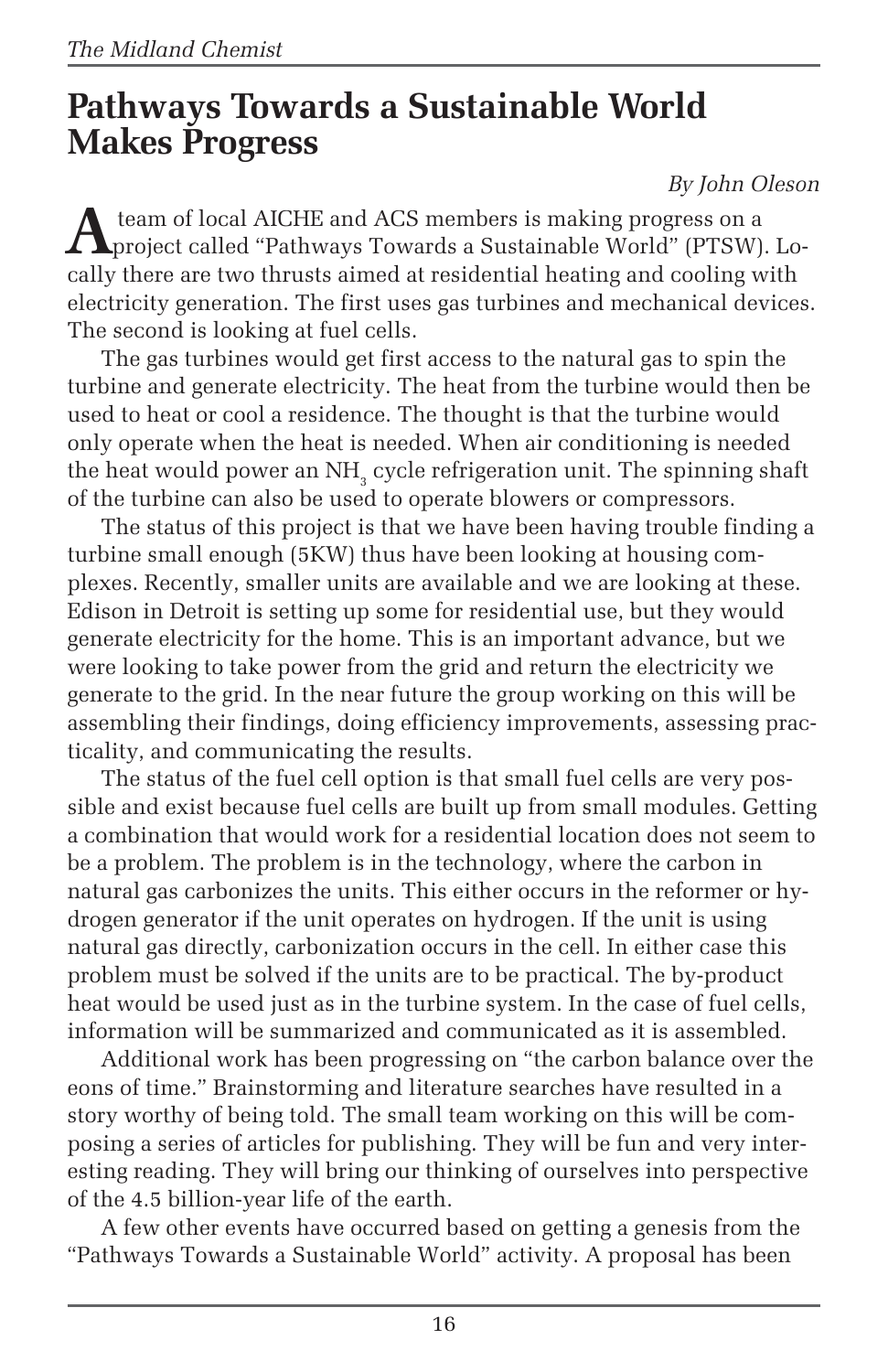put together to benchmark fuel efficiency using the second law of thermodynamics. The proposal would use college professors (U of M, MSU, and U of Texas) to calculate the fuel efficiency of various devices and then compare these efficiencies with the stated efficiencies. They will find that the stated efficiencies do not use the second law of thermodynamics and are much lower when viewed theoretically. The aim is to understand with validated numbers—the real efficiency of the world's fuel use to drive R&D towards inventing and developing machines that get more value from the fuel. The most dramatic benchmark comparison is for home heating, where the furnace is officially cited as being 90% efficient when it does not recover any work from the fuel and is only 8% entropic efficiency. We burn 12 times more gas than we theoretically should. We do not have a problem with fuel quantity but rather with the availability of machines that get all the value from the fuel. Once the number are benchmarked and validated against the theoretical efficiency then the team would begin a communication program to try and change where we invest our research dollars.

Another event that occurred was the meeting of the US Chemical Industry—Vision 2020 task force. They were looking into the future and determining what key thrusts in chemistry, chemical engineering, supply chains, information systems, and manufacturing and operations would need to be developed in the next 20 years for the industry. High on the list was "develop and commercialize a machine that can have 85% entropic efficiency." It is felt that chemistry and chemical engineering will be required to make this goal a reality.

My final topic is results from the study to find alternate feed stocks and combining energy generation with chemical production. This study began in PTSW and has been funded by the DOE using a system of synthesis gas from coal that is used to produce methanol and then the residual gas used to produce electricity in a combined cycle co-generation system. The system takes advantage of the very clean synthesis gas from the coal. It reacts the hydrogen out of the synthesis gas to make methanol, and the CO that is left is burned to make power and heat. The study is nearing completion and is showing very positive results. Energy generation and feed stock utilization are excellent. Commercialization looks like a real possibility.

PTSW efforts will continue. We can always use others that would like to help. Please give me a call and we can discuss. My number is 517-631- 1442 and e-mail is johnoleson@dellnet.com.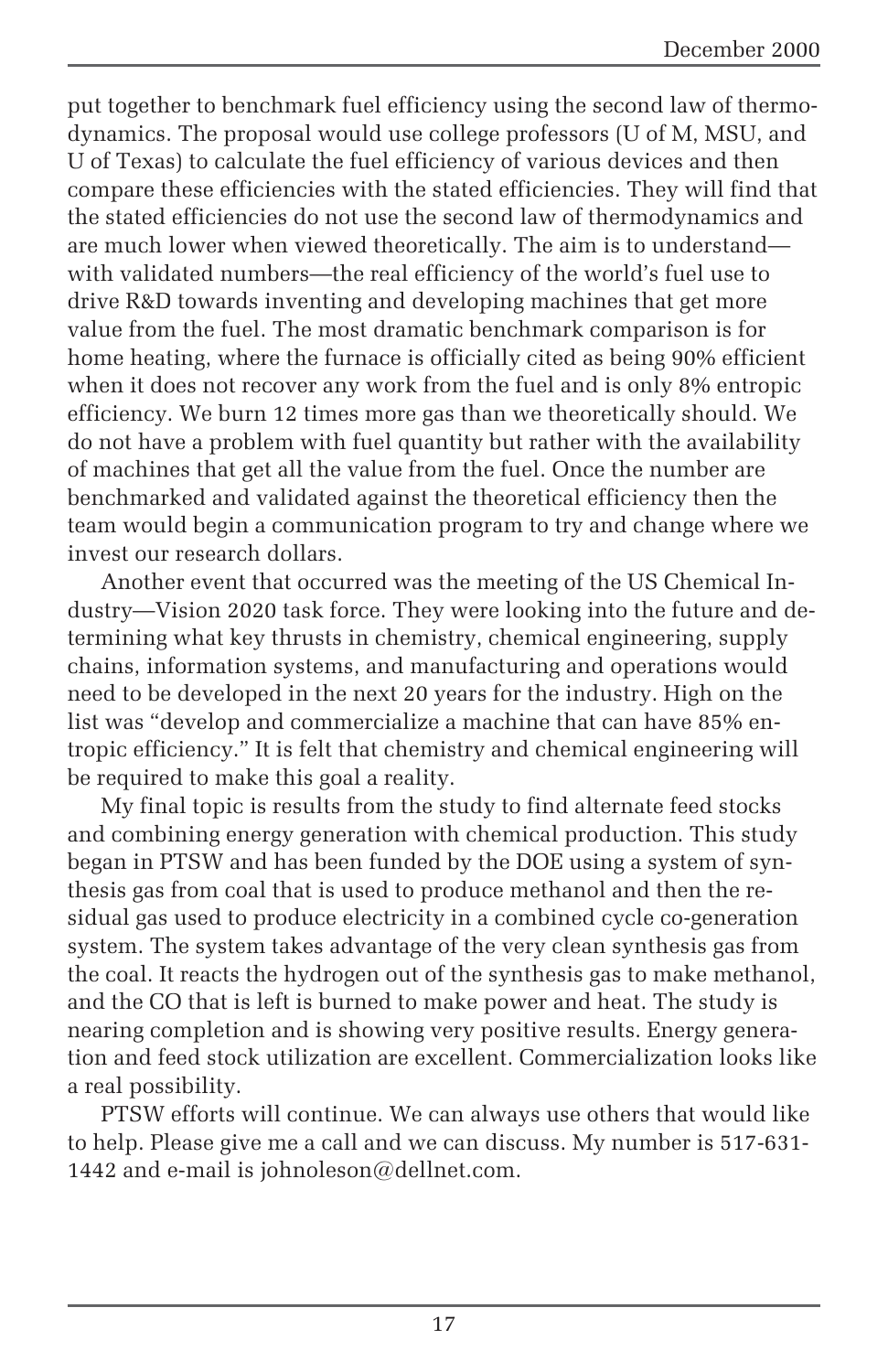## **On a Hill Far Away… Pre-Election Results from Washington**

*By Gretchen Kohl and Bob Howell*

**T**e'll make this short and sweet, as everyone is probably tired of h Var

ing results from Washington D.C., or Florida, at this point. As reported in the last issue of *The Midland Chemist* (Vol. 37, No. 7), you heard the great news about the Midland Section, our Public Relations Commit-

tee, and the MMTG group, all winning ChemLuminary Awards (3 for 3!!) during the ACS National Meeting (August 20– 24, 2000). Everything else that happened literally pales by comparison, but here's a quick summary.

The ACS has allied with the Green Chemistry Institute, which is a not-for-

> profit collaborative dedicated to environmentally benign chemical synthesis and processing research and education. The late Joe Breen (retired EPA), who was the chair of the Committee for Environmental Im-

provement (CEI), of which Gretchen is a committee member, first staffed it. This alliance seeks to promote green chemistry through collaborative information dissemination, chemical research, conferences and symposia, and chemical education. The ACS has already been working on green chemistry education through a grant from EPA. A laboratory workbook based on the Presidential Green Chemistry Awards and a new video are already available. Contact Gretchen or the ACS website for more information.

The Washington meeting had attendance of over 13,000 at the time of the Council meeting, with 269 companies occupying 461 booths (sold out) for the exhibition. The Employment Clearinghouse had 1616 jobs listed by 155 employers, with 1056 candidates for a total of 2875 interviews (0.65 ratio, as opposed to 1.85 in '98). The chemist unemployment rate nationally is at a low of 2%, with the median salary for all levels at \$70,000/year. This of course does not mean much to anyone who has been recently downsized and must move to find this work, but it does hold hope for those willing and able to relocate.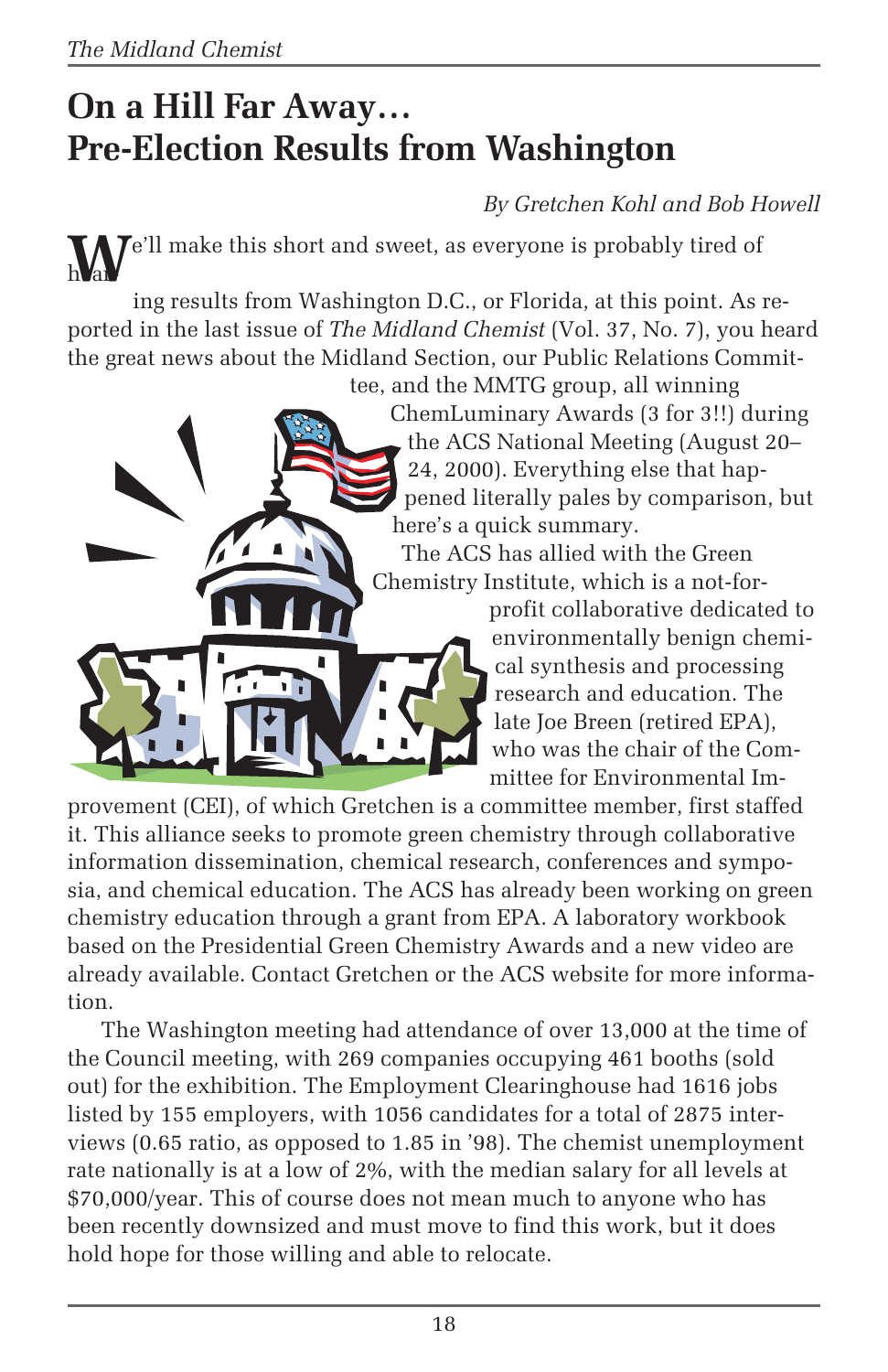The Council meeting was not held in one of the hotel ballrooms (which is the customary location) but in the amphitheatre of the massive International Trade Center. We shared a cab from our hotel that morning, one of us with suitcase in hand for an after-meeting airport departure. The taxi dropped us at the 'wrong' end of this building, so in the process of getting there we made an unexpected tour that included the U.S. Customs Department and many underground floors of other government offices.

The results of all the issues for Council have been printed in *C&E News* already, but the main one that we'll bring to your attention is the official wording change to call ACS Council voting 'Regions' as 'Districts.' This will end the confusion, hopefully, between the 'regions' used to denote our Central Regional Meeting, from our Region II voting status. We will still be in the Central Region for meetings but will be in District II for councilor elections. It is a subtle point, but confusing to anyone who has previously asked what region we are in and has been given two different answers.

Speaking of districts, on the day before the Council meeting, Gretchen made official visits to Capitol Hill with a CEI staff member, meeting with representatives from Senators Levin and Abraham and Congressman Dave Camp. Congress was not in session, so just the staff was in the office. We recommend that other Section members visiting Washington D.C. take advantage of the opportunity to visit these offices. They are interested in what constituents have to say, and the CEI office can equip you with ACS policy statements or pending legislation that you are free to comment on as a potential voter of their district. As always, if you have

#### any comments that you'd like to make to us to report to national ACS, Midland Section Student Affiliates Honored

gretchen.kohl@dowcorning.com) or Bob (774-3582 or bob.a.howell@cmich.edu). *by Ann Birch*

**Three Midland Section student affiliates chapters received recognition** from National ACS as noted in the October 16 issue of *C&E News*. The student affiliates chapters at Alma College (Kevin Metz, president; Melissa Strait, faculty adviser) and Saginaw Valley State University (Jason Stotter, president; Deb Huntley and David Karpovich, faculty advisers) received "commendable" awards. The student affiliates chapter at Central Michigan University (Megan Treutle, president; Estelle Lebeau, faculty adviser) received an "honorable mention" award.

These awards were given on the basis of the programs and activities in the 1999–2000 academic year. All the chapters will be honored on April 1, 2001, at the Student Affiliates Chapter Awards Ceremony at the 221st ACS national meeting in San Diego.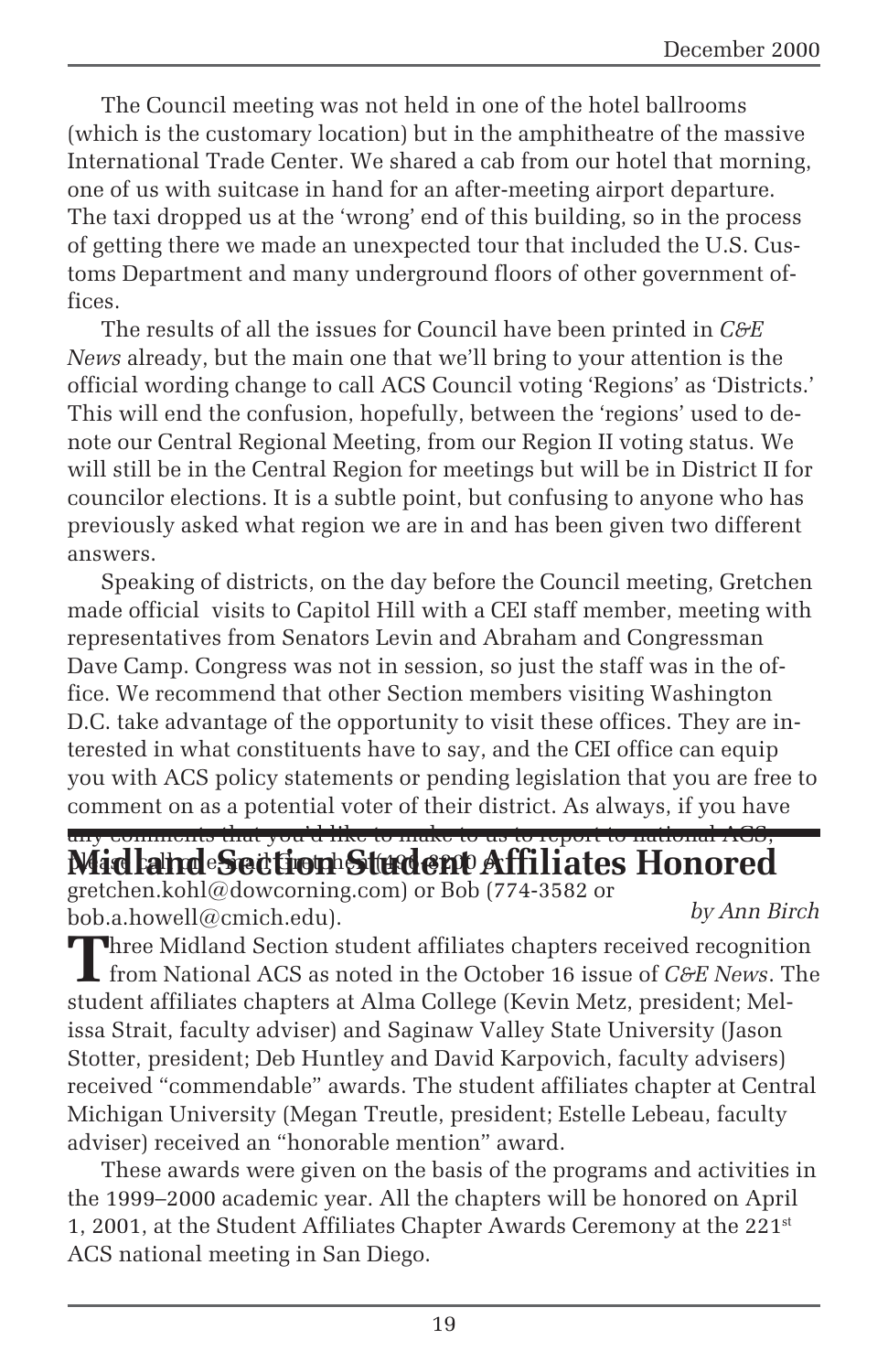## **Midland Section Home to 'Heroes of Chemistry' Rigterink and Blair**

#### *By Ann Birch*

At the ACS national meeting in August 1999, members of the "pyridine"<br>team" from The Dow Chemical Company were honored as part of that year's Heroes of Chemistry program entitled "Heroes of Chemistry: Honoring Chemical Innovations in Food and Agriculture." The Midland Section is proud to be home to two of the honorees: Ray Rigterink, a member since 1942, and Etcyl Blair, a member since 1949.

The Heroes of Chemistry program recognizes innovations by men and women whose works in traditional and nontraditional fields of chemistry have led to successful commercial applications or products. The "pyridine team" included Etcyl Blair, Ray Rigterink, Arthur Sexton, Howard Johnstone, Bill Taplin, Cleve Goring, and Frederick John Peskitt. This team of researchers was instrumental in the development of nine major agricultural products. According to *Around Dow*, a publication of The Dow Chemical Company, "their work improved the health and welfare of millions of people worldwide through crop protection on farms and insect control in cities."

In 1951 Dr. Edgar Britton asked Etcyl Blair to assemble a team to synthesize organophosphates. One of the first people that Etcyl recruited was Ray Rigterink. Ray was highly regarded as Dow's expert in heterocyclic molecule synthesis. Co-workers nicknamed him "two-a-day Ray" for his exceptional ability to discover and synthesize at least two compounds by noon each workday and spend his afternoons meticulously preparing for the next day's discovery efforts.

During Ray's 41-year career at Dow he made contributions in numerous areas including monomer synthesis, polymer catalysis, and agricultural products chemistry. He is credited with 50 patents and 10 publications. Some of his most notable achievements include the invention of four products: Dursban insecticide, Reldan insecticide, hexaflumuron insecticide, and Coydon coccidiostat. His accomplishments earned him the H.H. Dow Gold Medal—the highest scientific award given by The Dow Chemical Company for outstanding achievement. Ray lives in Midland with his wife Leta.

Etcyl Blair originally joined Dow's E.C. Britton Laboratory as a research chemist specializing in synthesis of organophosphorus compounds. This work led to the development of several agricultural products including Korlan and Ruelene insecticides and Coydon coccidiostat. During his tenure as a researcher, Etcyl was awarded 22 patents and published numerous papers.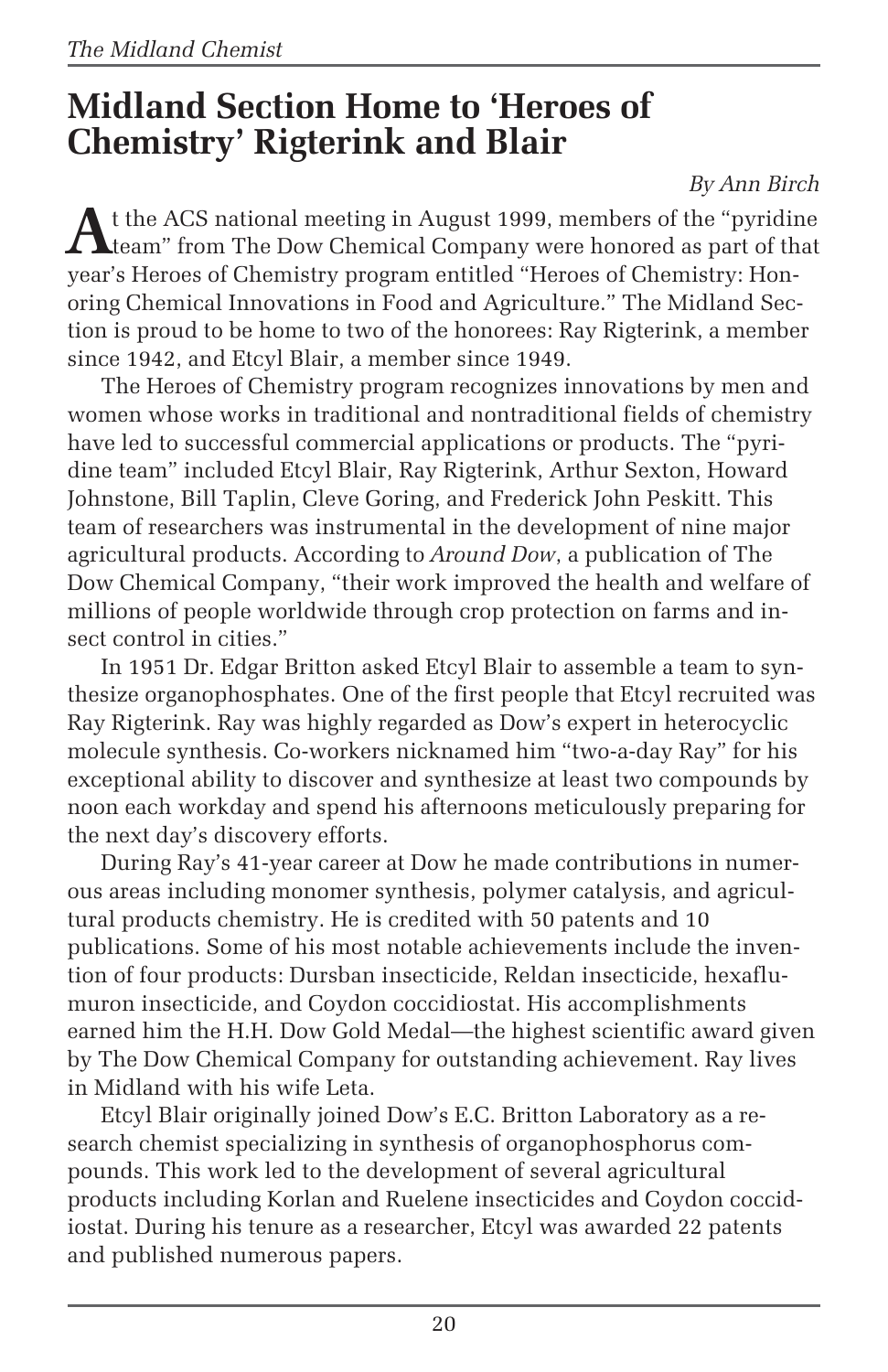Etcyl's 35-year career with Dow spanned numerous functions, from laboratory researcher to laboratory director, to global research director for Dow's Agricultural Products Department, to vice-president and director for Health and Environmental Sciences for Dow. Etcyl lives in Midland with his wife Ruth.

In a recent interview with Etcyl, he described some of his activities since "retirement." (ACS members never seem to really retire!) Etcyl is active in the Watershed Initiative Network (WIN), serving on the agricultural pollution subcommittee. WIN is a nonprofit program that obtains funding for and initiates projects dealing with agricultural, commercial, and other activities that impact the watershed of the Saginaw Valley. Examples of projects include the use of farm filter strips to reduce the movement of farm chemicals and wastes to the groundwater and the development of biodegradable soybean oil for boats.

Etcyl has for years been heavily involved with the Midland Center for the Arts, including the science programs in Matrix Midland and the symphony orchestra where he is an emeritus board member. As part of his community involvement, Etcyl worked on the committee for the Central Intermediate Auditorium, which not only improved the school facilities but added valuable performance capability for the community.

*Portions of this article were adapted with permission from an article in* Around Dow*, Sept./Oct. 1999.*

## **Midland Section Board Meetings, 2001**

#### *By George Eastland*

**B**elow is the 2001 schedule for the Midland Section board meetings. Everyone is welcome to attend. All board meetings begin at 7:00 p.m.

| Monday, January 15 | Midland, Delta College Midland Center, Room 12                      |
|--------------------|---------------------------------------------------------------------|
| Monday, February 5 | Midland, Delta College Midland Center, Room 12                      |
| Monday, March 5    | Midland, Delta College Midland Center, Room 12                      |
| Monday, April 2    | Midland, Delta College Midland Center, Room 12                      |
| Monday, May 7      | Saginaw Valley State University, location TBA                       |
| Monday, June 4     | Central Michigan University, location TBA                           |
| Monday, August 6   | Delta College, location TBA                                         |
|                    | Monday, September 10 Midland, Delta College Midland Center, Room 12 |
| Monday, October 8  | Midland, Delta College Midland Center, Room 12                      |
| Monday, November 5 | Midland, Delta College Midland Center, Room 12                      |
| Monday, December 3 | Midland, Delta College Midland Center, Room 12                      |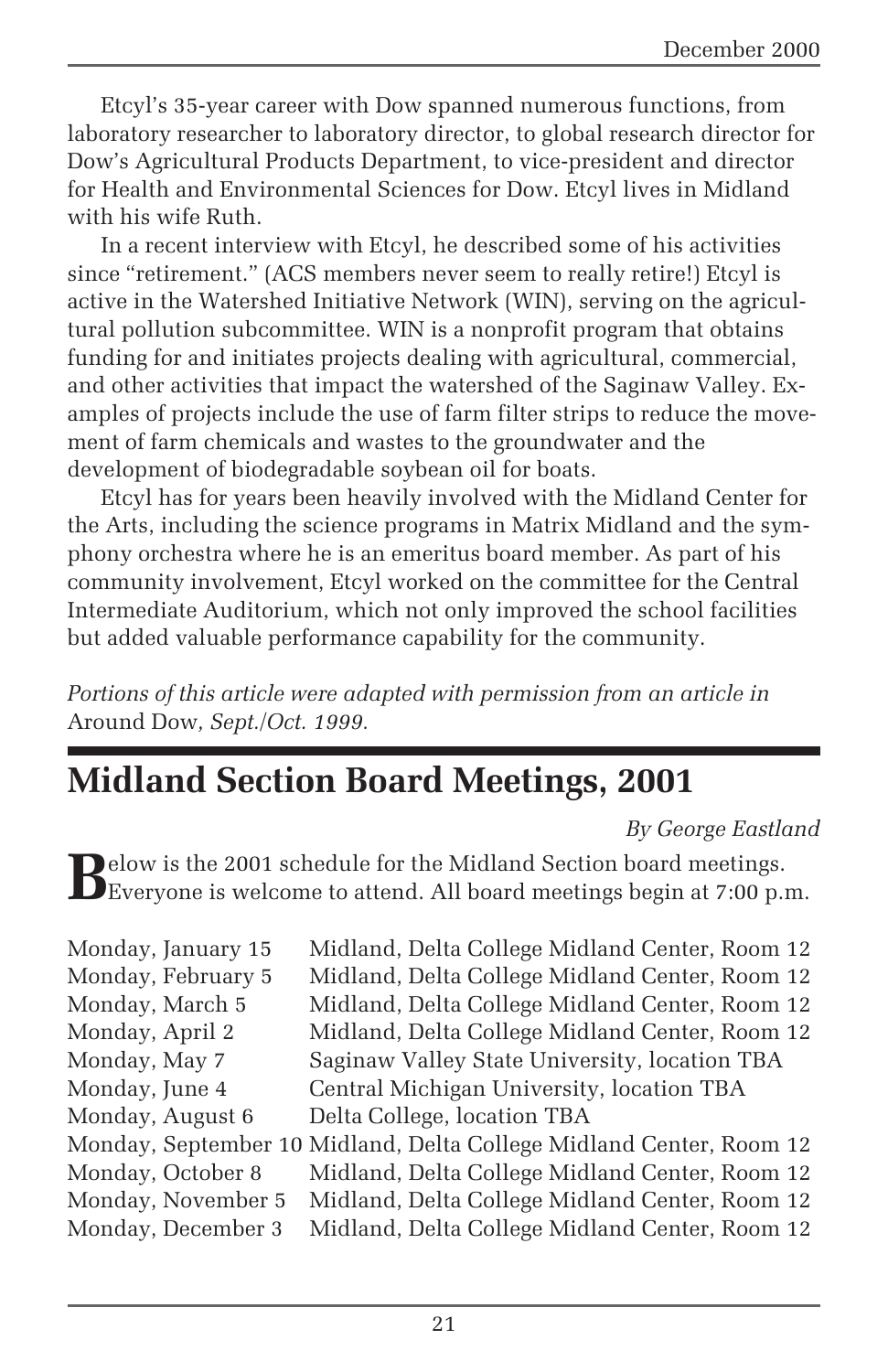# **ACS President-Elect Pavlath Visits Midland**

**D**r. Attila Pavlath, the elected national ACS president for 2001, visited Midland October 26–28. He had been invited as the keynote speaker for the 56th ACS Fall Scientific Meeting, themed "Changing Times."

Angelo and Gretchen, along with nephew Gabriel Kirsch, a chemist from the Detroit ACS Section, hosted Dr. Pavlath on a busy tour of Midland area highlights on Fri*By Angelo Cassar and Gretchen Kohl*



*Dr. Pavlath and Karol Childs, director of the Hall of Ideas, stand before the Hall's periodic table. Photo: Angelo Cassar*

day. The day started with a tour of the Hall of Ideas Science Museum at the Midland Center for the Arts, led by museum director, Karol Childs. Pavlath remarked how well many categories of science were depicted at the Hall of Ideas, especially chemistry, through the magnificent periodic table display. He next toured the H.H. Dow Museum, our local National Historic Chemical Landmark, where we had the opportunity to hear about the life and times of the founder of The Dow Chemical Company, Herbert H. Dow, presented enthusiastically by Midland Historical Society director, Gary Skory. The site also features the first ACS "ChemisTree," a snowdrift crabapple, planted during the Landmark dedication ceremony, and meant to be a living memorial from the Midland Section ACS to H.H. Dow.

After lunch, we visited Midland's Carpenter Elementary School. We met with John Blahunka, principal, Sarah Lindsey, K-12 Midland Public Schools science coordinator, and Bev Curnutt, MPS teacher consultant for communication and staff development. Several of the Carpenter teachers—Sue Burtch, Clare Jorgensen, Robin Harshman-Rogers, and Vicky Richard—had been selected by Midland Section ACS to win the Excellence in Elementary School Teaching Award, during our Educators' Banquet in May. Dr. Pavlath met with these teachers to personally recognize their efforts to interest students and parents in science. A tour of three class-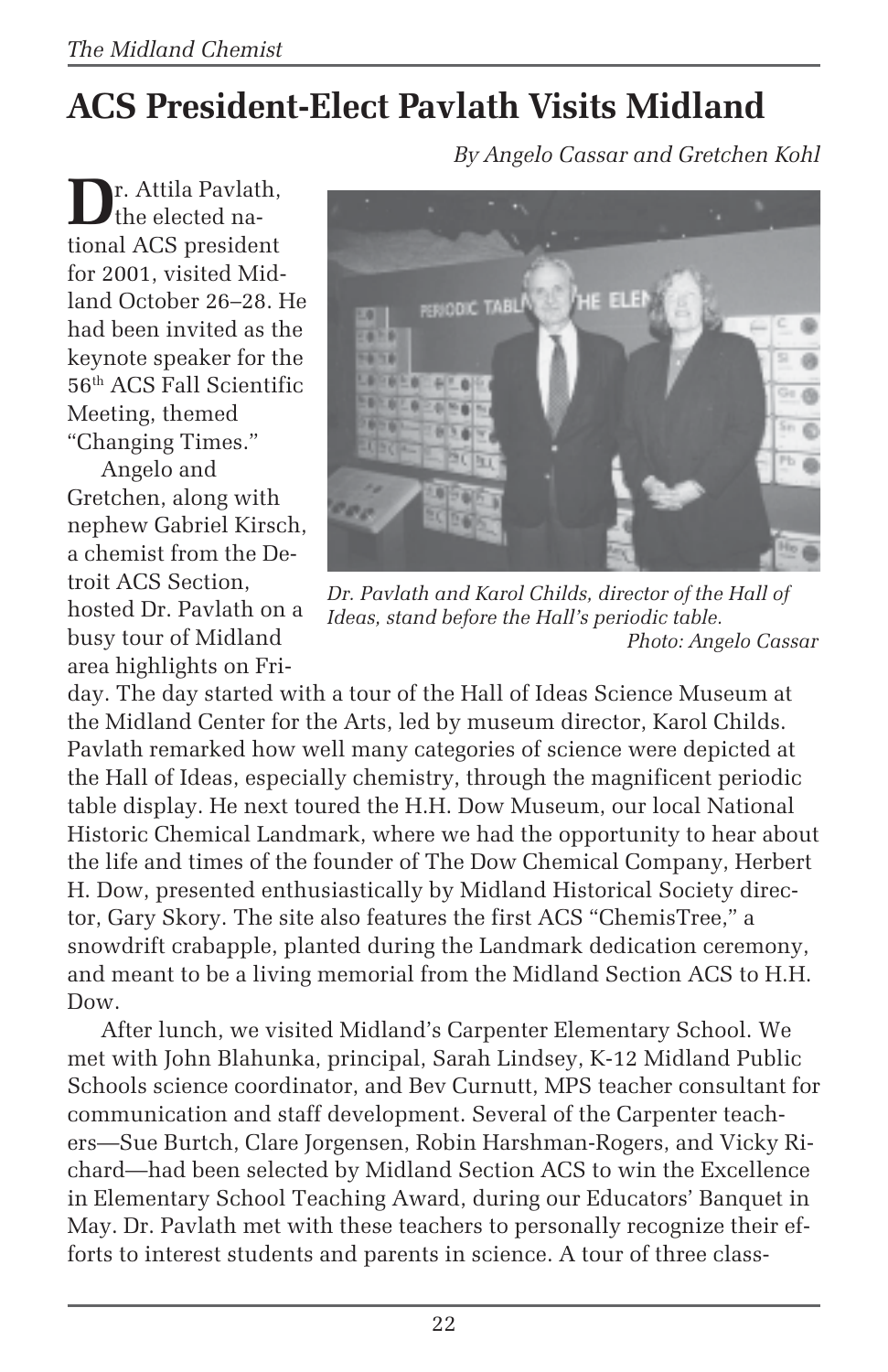#### December 2000

rooms revealed third graders dissecting rock aggregates for fossils, fourth graders making battery testers, and fifth graders opening boxes containing new microscopes. Seeing the enthusiasm of the students as they explored their new "micro-world" was truly invigorating. Blahunka pointed out that one of the factors in the excellent science program at Carpenter, in addition to the fine teachers and the support of the Science Center, is the parents' contribution of their time both during and after school. Tom Lane, Midland Section alternate councilor, is one such Carpenter



*Principal John Blahunka watches as students at Carpenter Elementary School work on a science project. Photo: Angelo Cassar*

School parent who assisted in the decision to purchase the microscopes for the school. Pavlath was impressed by the science program at Carpenter school and our other area science literacy projects, such as the teacher training workshop program ("Bringing Science to Life in the Classroom"), and Delta College's chemical technician training program. He has discussed asking national ACS to use our area programs as a national model for school science curriculums and is considering formal national ACS recognition.

Next on the agenda was an informal meeting with Midland Section Board members to discuss ACS member needs and Dr. Pavlath's plans for 2001. Both problems within ACS and possible solutions were discussed. One such problem is the image of chemistry as depicted by the news media. Dr. Pavlath pointed out that he has asked ACS members to submit nominations for the Technology Milestones program. This effort will recognize the 125 years of innovative breakthroughs in chemistry and chemical engineering that have improved our society, in the hope of correcting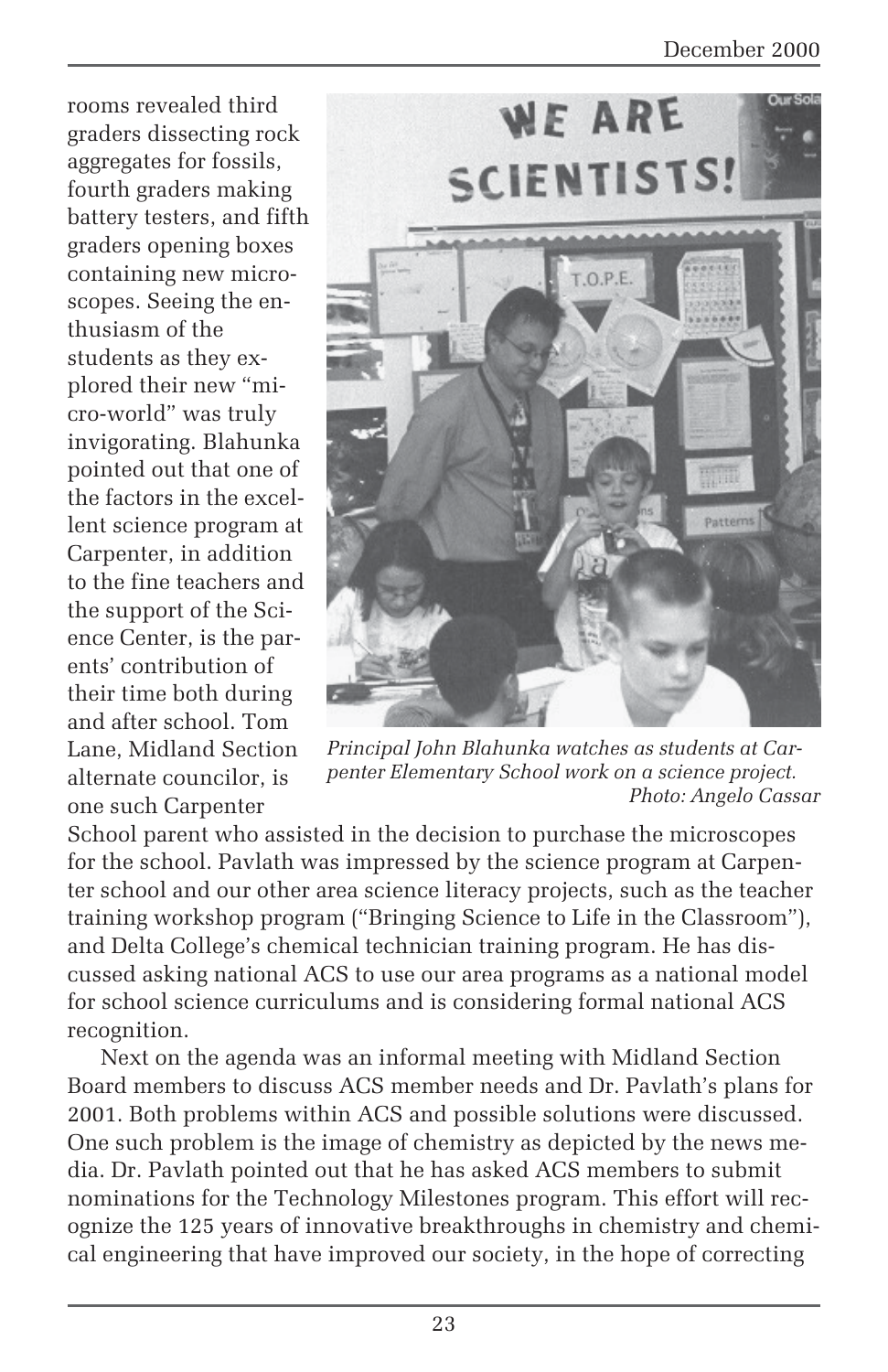

*Gretchen and Dr. Pavlath and students at Carpenter Elementary School dissect rock aggregates for fossils. Photo: Angelo Cassar*

a negative public view of chemistry. Pavlath also discussed his philosophy of change and encouraged the members at this informal meeting to submit suggestions as to how we can make ACS a more relevant society for its members.

This meeting was followed by an evening "tailgate party" at Ashman Court, open to all ACS members. The theme of this party was football, with the con-

cept that Pavlath will be the new "quarterback" for the ACS "team." The room was decorated with a goal post in the middle of the room, pennants of various teams on the wall, and miniature "polymer" football players atop a Mexican appetizer, which resembled a football field. The food was excellent as were the discussions at this party.

Saturday was the Fall Scientific Meeting. Pavlath's keynote address, "It Is Time for a Change," discussed the changing needs of chemists and that ACS needs to provide more than meetings and publishing. After the keynote address, he participated in a related issue panel discussion, "Recent Trends in the Chemical Industry," moderated by Sarah Snow. All the panelists stressed the need for industry, academia, and ACS to work together to improve the quality of life for chemists and society. Pavlath stressed the importance of personal dedication, as exemplified by the contributions of H.H. Dow to this community and the future hopes for society as he'd seen at Carpenter Elementary.

After the symposia, we bid farewell to Dr. Pavlath at the airport. His message of change in a fast-changing world has left its mark on Midland, as we conversely left an impressive mark on him. We are excited about his commitment to improve ACS. Give him your comments for change at www.pavlath.org.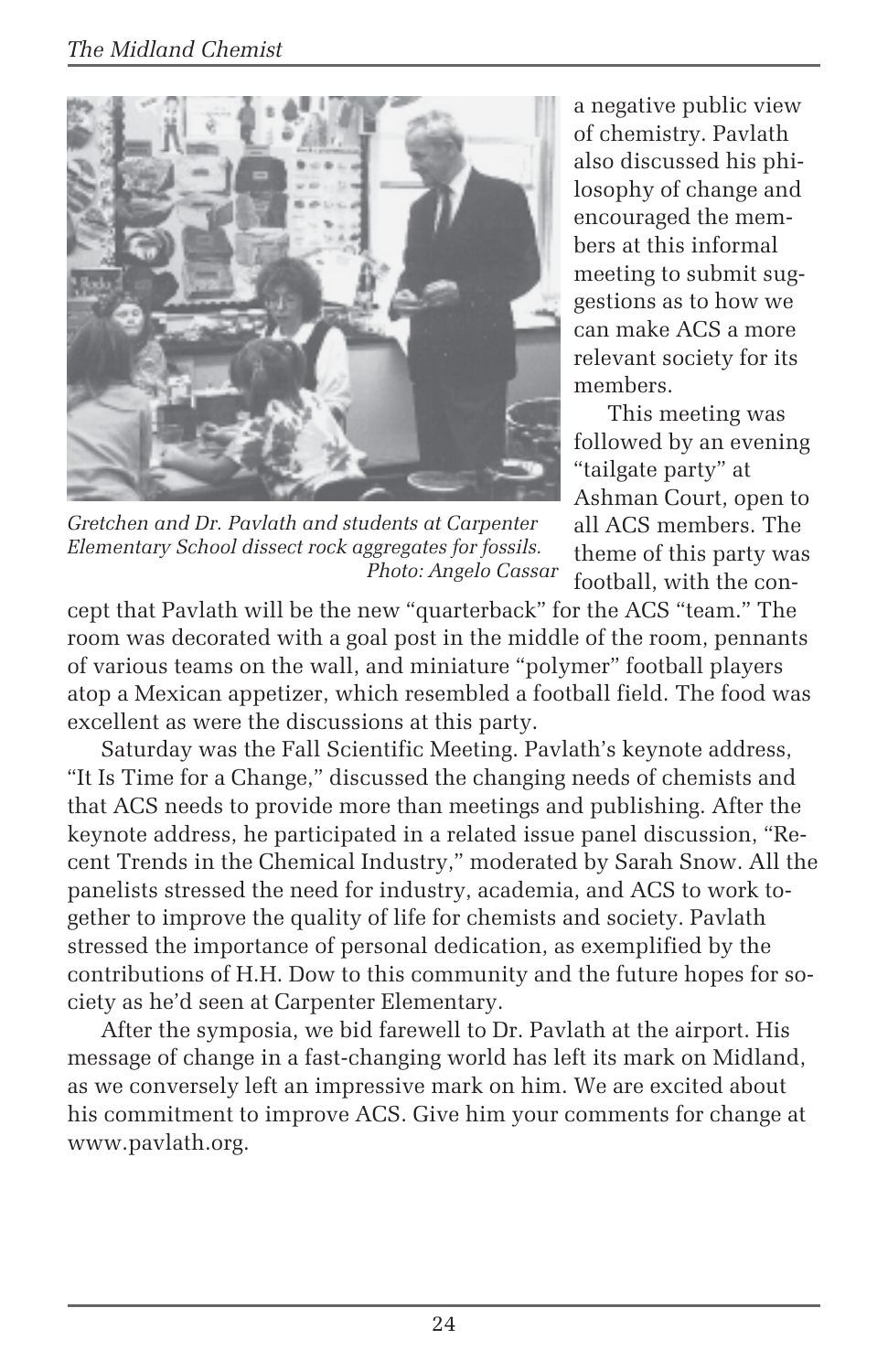## **Alma College Students, Faculty Offer Presentations at National ACS Meeting**

*by Scott Hill*

**Then** students and four faculty members from Alma College joined m Iny

other chemists at the 220<sup>th</sup> national meeting of the ACS in Washington DC, August 20–24. The following presentations were made.

• Synthesis and reactivity studies of iron complexes to model the active site of metalloenzymes: An approach to connect aspects of organic



*Sherri Gwizdala (pictured) and Bernhard Hansert presented a poster on modeling the active site of enzymes.*

inorganic, and biochemistry in undergraduate research. B. Hansert

- Creating an undergraduate laboratory experience in advanced organic chemistry. S.T. Hill
- Molecular orbital calculations to support experimental measurements in physical chemistry lab: Energies of dimer formation for mixed organic solvents. J. Hutchison
- Interdisciplinary service-learning involvement in Central Michigan. M.M. Strait, M.C. Borello, E.C. Lorenz, R.A. Roeper
- Exploring the chemistry of iron complexes to model the active site of the enzyme isopencillin N-synthase. S. Gwizdala and B. Hansert
- Synthetic studies toward the production of a cyclooxygenase inhibitor. N.G. Carman and S.T. Hill
- Synthetic studies toward an enzyme inhibitor. J.D. Hicks and S.T. Hill
- Synthetic studies toward a marine natural product. J. J. Swidorski and S.T. Hill
- Stability contributions and strengths of hydrogen bonds in the enolic forms of acetylacetone. K.M. Metz and J. Hutchison
- Chemical analysis of refinery wastewater discharge. D.M. Finkbeiner and M.M. Strait
- Geochemical monitoring of Total Petroleum wastewater discharge. S.R. Baker, D.M. Finkbeiner, and M.M. Strait
- Future generations: A youth outreach program. K.J. Wibby and K.S. Wendling